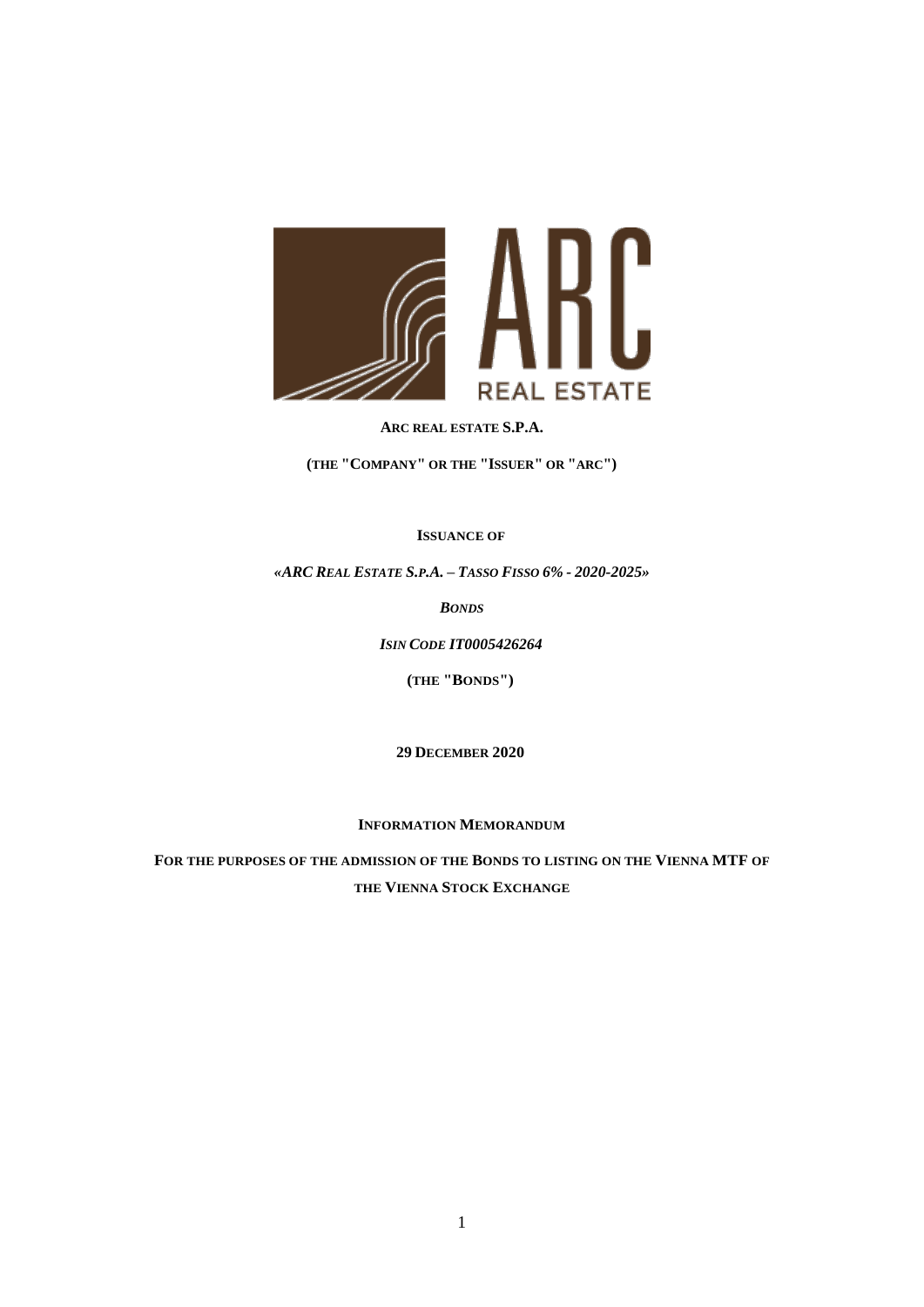### **GENERAL NOTICE**

The Issuer has prepared this Information Memorandum in connection with its application for the admission to trading of the Bonds. Application has been made to Wiener Börse AG (the "**Vienna Stock Exchange**") for the Bonds to be admitted to trading on its operated MTF ("**Vienna MTF**"). This information memorandum (the "**Information Memorandum**") was prepared in accordance with the Rules for the Operation of the Vienna MTF (the "**Rules**") including all information specified in Annex B of the Rules, and it is not a prospectus published in accordance with the requirements of the Prospectus Directive (2003/71/EC). No approval by the Vienna Stock Exchange is required under the Rules.

The Bonds have a maximum aggregate nominal amount of Euro 1,500,000.00, a nominal amount of Euro 10,000.00 each, and are denominated in Euro. The Bonds will exclusively be in de-materialised and uncertificated form. The relevant central security depository is Monte Titoli S.p.A., a company part of the London Stock Exchange Group.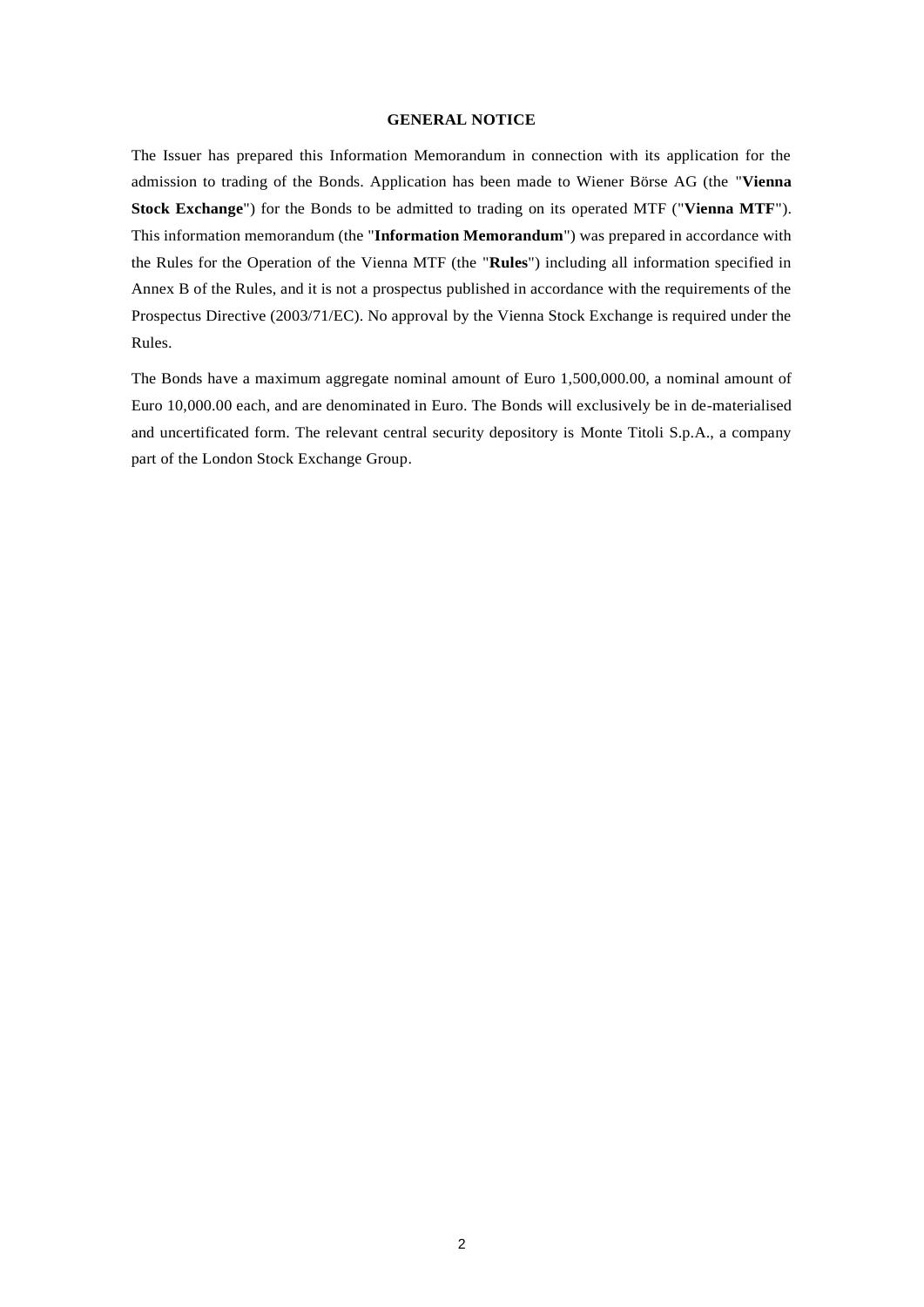### **RISK WARNINGS AND DISCLAIMER**

**THE TERMS AND CONDITIONS OF THE BONDS ARE HERETO ATTACHED UNDER ANNEX 1.**

### **SELLING RESTRICTIONS**

**THIS INFORMATION MEMORANDUM DOES NOT CONSTITUTE OR FORM PART OF ANY OFFER TO PURCHASE OR AN INVITATION OF AN OFFER TO PURCHASE IN ANY JURISDICTION AND NEITHER THE PUBLICATION OF THIS INFORMATION MEMORANDUM NOR ANYTHING CONTAINED IN IT SHALL FORM THE BASIS OF OR BE RELIED UPON IN CONNECTION WITH ANY INVESTMENT ACTIVITY OR ACT AS AN INDUCEMENT TO CARRY OUT ANY SUCH ACTIVITY.**

**NEITHER THIS INFORMATION MEMORANDUM NOR ANY OTHER INFORMATION SUPPLIED IN CONNECTION WITH THE ADMISSION OF THE BONDS TO TRADING ON THE VIENNA MTF (A) IS INTENDED TO PROVIDE THE BASIS OF ANY CREDIT OR OTHER EVALUATION OR (B) SHOULD BE CONSIDERED AS A RECOMMENDATION BY THE ISSUER THAT ANY PERSON SHOULD PURCHASE ANY BONDS.** 

**THE DISTRIBUTION OF THIS INFORMATION MEMORANDUM AND THE OFFERING, SALE AND DELIVERY OF BONDS IN CERTAIN JURISDICTIONS MAY BE RESTRICTED BY LAW. PERSONS INTO WHOSE POSSESSION THIS INFORMATION MEMORANDUM COMES ARE REQUIRED BY THE ISSUER TO INFORM THEMSELVES ABOUT AND TO OBSERVE ANY SUCH RESTRICTIONS. THE ISSUER DOES NOT REPRESENT THAT THIS INFORMATION MEMORANDUM MAY BE LAWFULLY DISTRIBUTED, NOR THAT THE BONDS MAY BE LAWFULLY SOLD IN COMPLIANCE WITH ANY APPLICABLE REGISTRATION OR OTHER REQUIREMENTS IN ANY JURISDICTION OR PURSUANT TO ANY EXEMPTION, NOR DOES IT ASSUME ANY RESPONSIBILITY FOR FACILITATING ANY SUCH DISTRIBUTION OR SALE. IN PARTICULAR, NO ACTION HAS BEEN TAKEN OR WILL BE TAKEN BY THE ISSUER THAT WOULD, OR IS INTENDED TO, PERMIT A PUBLIC OFFERING OF THE BONDS OR THE DISTRIBUTION OF THIS INFORMATION MEMORANDUM IN ANY JURISDICTION WHERE ACTION FOR THAT PURPOSE IS REQUIRED. ACCORDINGLY, NO BONDS MAY BE OFFERED OR SOLD, DIRECTLY OR INDIRECTLY, AND NEITHER THIS INFORMATION MEMORANDUM NOR ANY ADVERTISEMENT OR OTHER MATERIAL MAY BE DISTRIBUTED OR PUBLISHED IN ANY JURISDICTION, EXCEPT UNDER CIRCUMSTANCES THAT WILL RESULT IN COMPLIANCE WITH ANY APPLICABLE LAWS AND REGULATIONS.**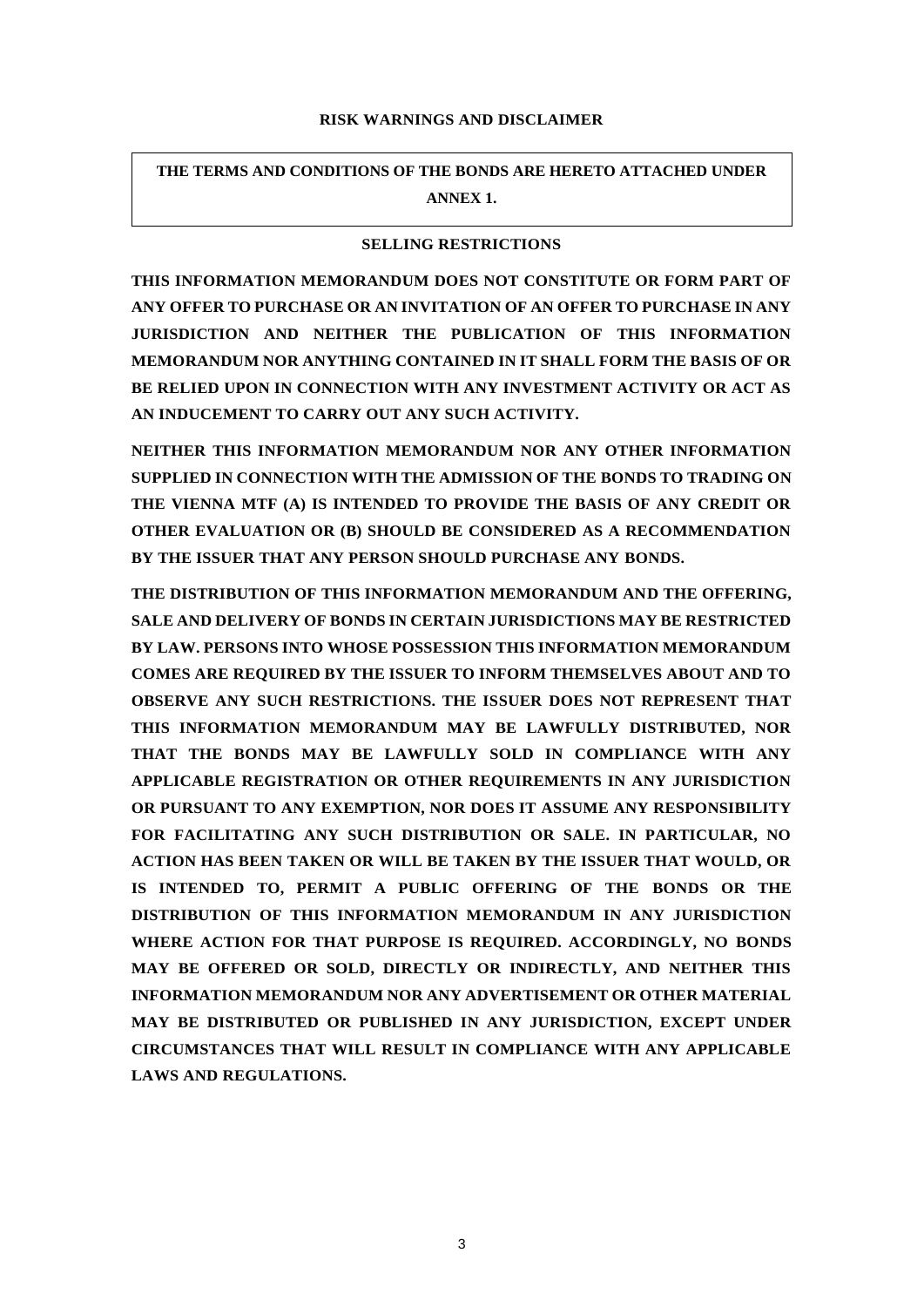### **SECTION 1 - GENERAL INFORMATION ON THE ISSUER**

### *1. INCORPORATION AND STATUS*

The Issuer was incorporated under the laws of the Republic of Italy on 16 February 1993 as a limited liability company (an Italian "*società a responsabilità limitata*") under the name Arc Sud S.r.l. and then transformed into a company limited by shares (an Italian "*società per azioni*") in 2011. The Issuer is registered within the Companies' Register of Milano Monza Brianza Lodi under no. 00845690700, REA MI-2106515.

ARC's registered office is in Milan (MI), via Olmetto 17 – 20123, Italy. The Issuer's LEI code is: 8156001E1455DDC46E46.

The Company has two secondary offices in Milan, (MI), Piazza del Liberty 8 – 20121, and in Campobasso (CB), Contrada Colle delle Api 41F. 86100.

- . The HQ in Milan houses the top management's offices, as well as production areas, general administration and the sales department.
- . The building located in Campobasso houses the IT and R&D departments.



### *2. CONTACT DETAILS*

Phone no.: +39 02 8287 4100

Website: hiip://www.arcgroup.it

Email: m.decastro@arcrealestate.it

Certified Email: m.decastro@pec.arcgroup.it

### *3. SHARE CAPITAL*

As at the date of this Information Memorandum, the Issuer has an authorized share capital equal to Euro 822,223, fully paid, represented by no. 822,223 ordinary shares without nominal value.

### *4. OWNERSHIP STRUCTURE*

The following table shows the Company's shareholders and their interests in the Issuer's share capital as at the date of this Information Memorandum.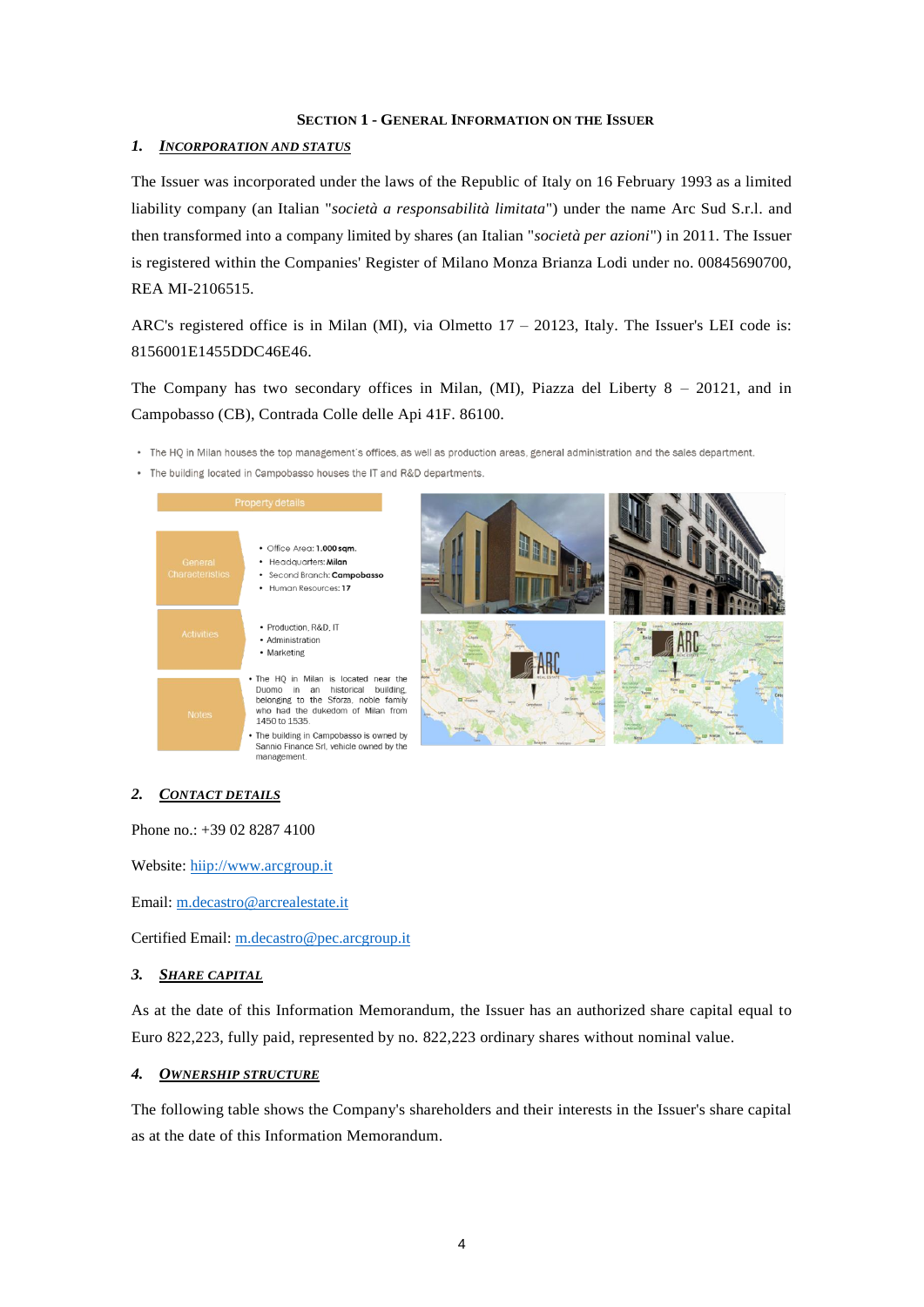| <b>SHAREHOLDERS</b>                                                                                | <b>TOTAL ORDINARY SHARES: 822,223</b> |                                       |                                       |                  |  |
|----------------------------------------------------------------------------------------------------|---------------------------------------|---------------------------------------|---------------------------------------|------------------|--|
| <b>DETAILS</b>                                                                                     | <b>ORDINARY</b><br><b>SHARES</b>      | <b>NOMINAL</b><br><b>VALUE (EURO)</b> | PERCENTAGE OF<br><b>SHARE CAPITAL</b> | <b>RIGHT</b>     |  |
| MR. MASSIMILIANO DE<br>CASTRO, ITALIAN CITIZEN                                                     | 295,283                               | 295,283.00                            | 35.91%                                | <b>OWNERSHIP</b> |  |
| MR. GIANFAGNA ARMANDO,<br><b>ITALIAN CITIZEN</b>                                                   | 97,678                                | 97,678.00                             | 11.88%                                | <b>OWNERSHIP</b> |  |
| MS. NERI CLAUDIA, ITALIAN<br><b>CITIZEN</b>                                                        | 97,678                                | 97,678.00                             | 11.88%                                | <b>OWNERSHIP</b> |  |
| MR. DI CRISTOFARO GIOELE,<br><b>ITALIAN CITIZEN</b>                                                | 97,678                                | 97,678.00                             | 11.88%                                | <b>OWNERSHIP</b> |  |
| SANNIO FINANCE SRL,<br><b>ITALIAN INCORPORATED</b><br><b>COMPANY</b>                               | 83,839                                | 83,839.00                             | 10.20%                                | <b>OWNERSHIP</b> |  |
| MR. PIGNATARO MICHELE,<br><b>ITALIAN CITIZEN</b>                                                   | 78,840                                | 78,840.00                             | 9.59%                                 | <b>OWNERSHIP</b> |  |
| MR. ZOCCO ALESSANDRO,<br><b>ITALIAN CITIZEN</b>                                                    | 60,000                                | 60,000.00                             | 7.30%                                 | <b>OWNERSHIP</b> |  |
| <b>BANCA POPOLARE DI BARI</b><br>SOCIETÀ PER AZIONI,<br><b>ITALIAN INCORPORATED</b><br><b>BANK</b> | 11,111                                | 11,111.00                             | 1.35%                                 | <b>OWNERSHIP</b> |  |
| LIRA CAPITAL, SWISS<br><b>INCORPORATED COMPANY</b>                                                 | 116                                   | 116.00                                | 0.01%                                 | <b>OWNERSHIP</b> |  |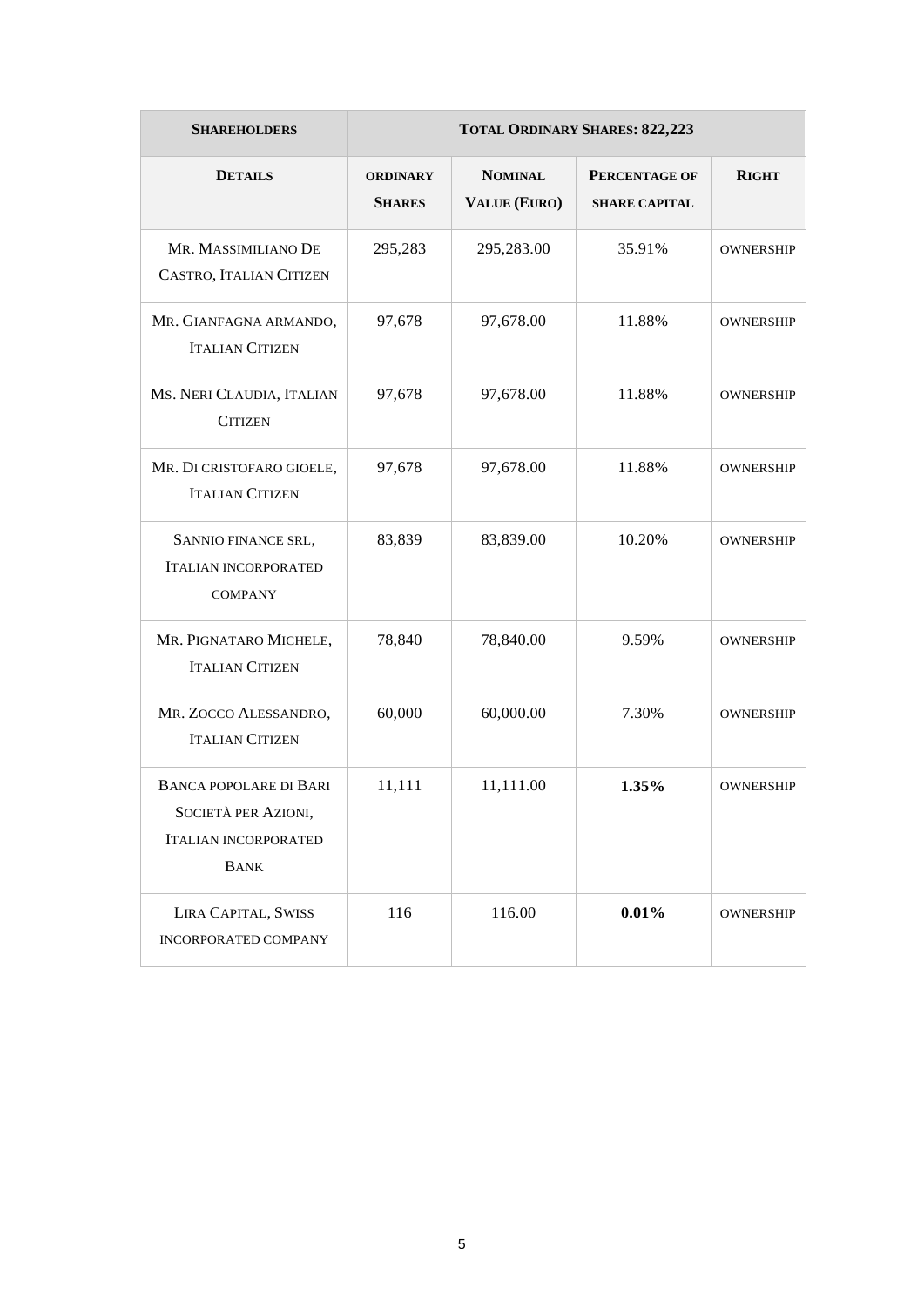### **SECTION 2 – COMPANY STRUCTURE**

### *1. DESCRIPTION OF THE ISSUER*

ARC is an independent, global info-provider for banks and financial institutions in the Italian market of performing and non-performing receivables. In particular, ARC supports banks, investment funds and special servicers through the analysis and valuation of real estate assets and risks associated to non-performing loan portfolios. ARC's has a strong expertise in drafting and commercialisation of information and services related to "real estate properties" and "collection of receivables". ARC's customers use such information not only during preliminary investigations or lending processes, but also for debt protection and collection, especially when receivables become "unlikely to pay" or "nonperforming loan". The experience developed in the valuation and valorisation of secured and unsecured receivables and the in-depth knowledge of the market constitute an important plus to the most significant players in the industry.

#### *ADMINISTRATION, MANAGEMENT AND SUPERVISORY BODIES*

#### *Board of Directors*

As at the date of this Information Memorandum, the Issuer is managed by a Board of Directors of 6 (six) members, appointed in office by way of a resolution of the shareholders' meeting of the Company adopted on 15 July 2020, which shall remain in office until the date of the ordinary Shareholders' meeting that shall be convened to resolve upon the approval of the financial statements related to the financial year ending on 31 December 2022.

The table below lists the Issuer's directors as at the date of this Information Memorandum.

| <b>NAME, SURNAME AND</b><br><b>NATIONALITY</b>    | <b>POSITION</b>                                       | <b>PLACE OF BIRTH</b> | <b>DATE OF BIRTH</b>   |
|---------------------------------------------------|-------------------------------------------------------|-----------------------|------------------------|
| DE CASTRO MASSIMILIANO<br><b>ITALIAN CITIZEN</b>  | <b>CHAIRMAN AND CHIEF</b><br><b>EXECUTIVE OFFICER</b> | CAMPOBASSO (CB)       | <b>9 AUGUST 1967</b>   |
| GIANFAGNA ARMANDO<br><b>ITALIAN CITIZEN</b>       | <b>DIRECTOR</b>                                       | CAMPOBASSO (CB)       | 15 SEPTEMBER 1965      |
| <b>NERI CLAUDIA</b><br><b>ITALIAN CITIZEN</b>     | <b>DIRECTOR</b>                                       | CAMPOBASSO (CB)       | <b>4 NOVEMBER 1964</b> |
| PIGNATARO MICHELE<br><b>ITALIAN CITIZEN</b>       | <b>DIRECTOR</b>                                       | CASAMASSIMA (BA)      | <b>18 MARCH 1963</b>   |
| <b>ZOCCO ALESSANDRO</b><br><b>ITALIAN CITIZEN</b> | <b>DIRECTOR</b>                                       | <b>VENEZIA (VE)</b>   | 2 OCTOBER 1964         |
| DI CRISTOFARO GIOELE<br><b>ITALIAN CITIZEN</b>    | <b>DIRECTOR</b>                                       | CAMPOBASSO (CB)       | 28 FEBRUARY 1968       |

Please find below a short *curriculum vitae* of each director.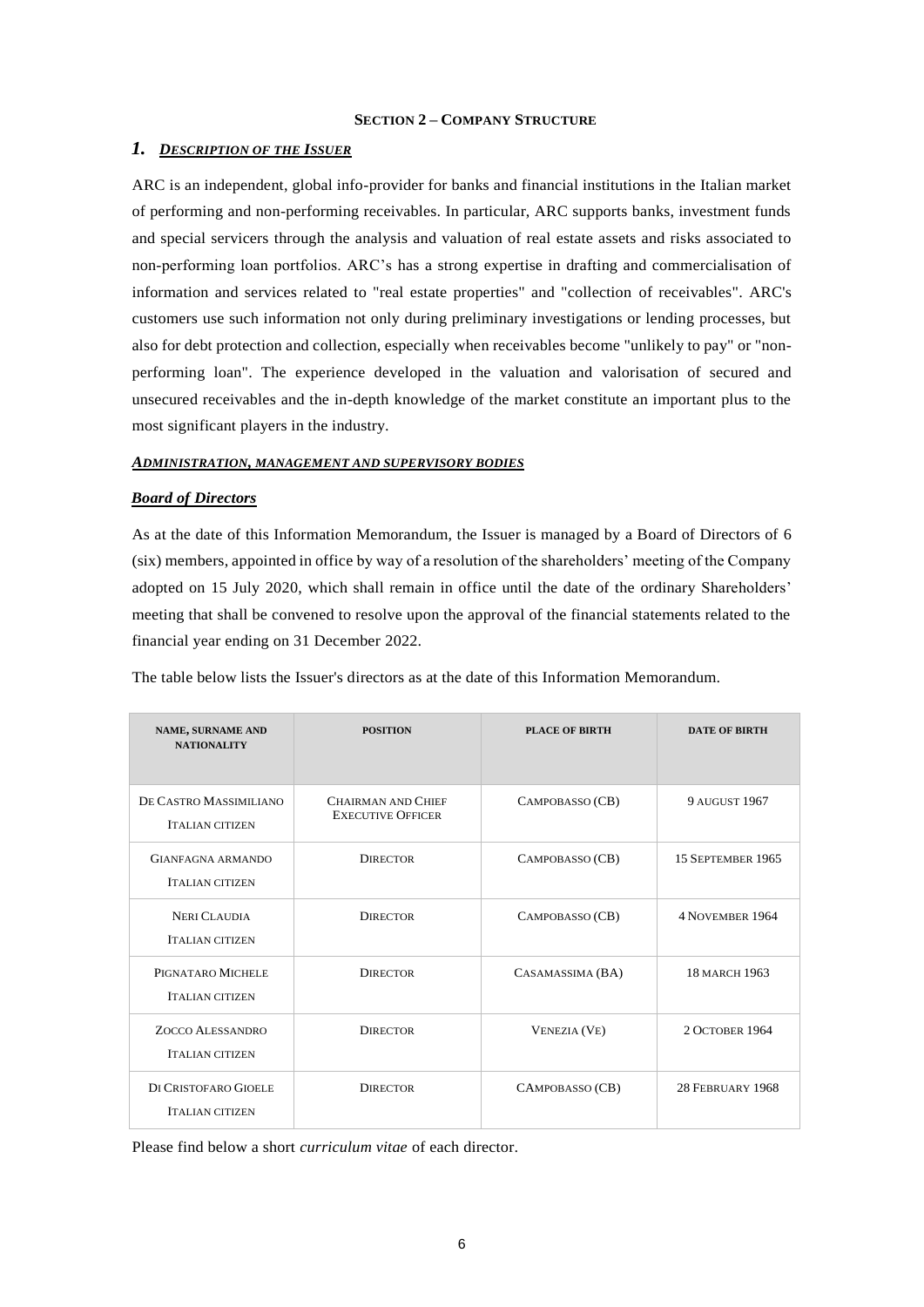### *Massimiliano De Castro*



Mr. Massimiliano De Castro is the founder of ARC and the CEO, Chairman and Head of HR, Organization and Marketing of the Company.

In 2000, he was awarded with an honorary degree in Business Administration from The Constantin University (Rhode Island, USA) and in 2011 with a Master in Business Administration from University of Milan. He has advanced knowledge of structured finance, credit information, real estate valuation and Non-Performing Loans (NPLs). He is member of the Italian Association of companies active in credit

information and credit management (*Associazione Nazionale tra le Imprese di Informazioni Commerciali e di Gestione del Credito*) and ASSOVIB, the Italian association of companies active in property valuation activity.

### *Gianfagna Armando*



Armando joined ARC in 1993 as a founding partner and expert in property and real estate advertising.

Today, he is a shareholder, a member of the Board of Directors and the Head of Legal, with more than 25 years of experience gained in enforcement proceedings on real estate property in relation to bank loans secured by real estate assets, and in the management of single claims and secured NPL portfolios.

### *Neri Claudia*



*Pignataro Michele*

Claudia holds a Law Degree from University of Rome and joined ARC in 1993 as shareholder and member of the Board of Directors.

Claudia has a key role in the Company as manager of the Law department. She is also involved in commercial activities and is in charge of the training of the employees in relation to the application of the Italian law criteria to the valuation of assets.

Moreover, Claudia is specialized in the real estate assets valuation methods used in Italy and in foreign countries.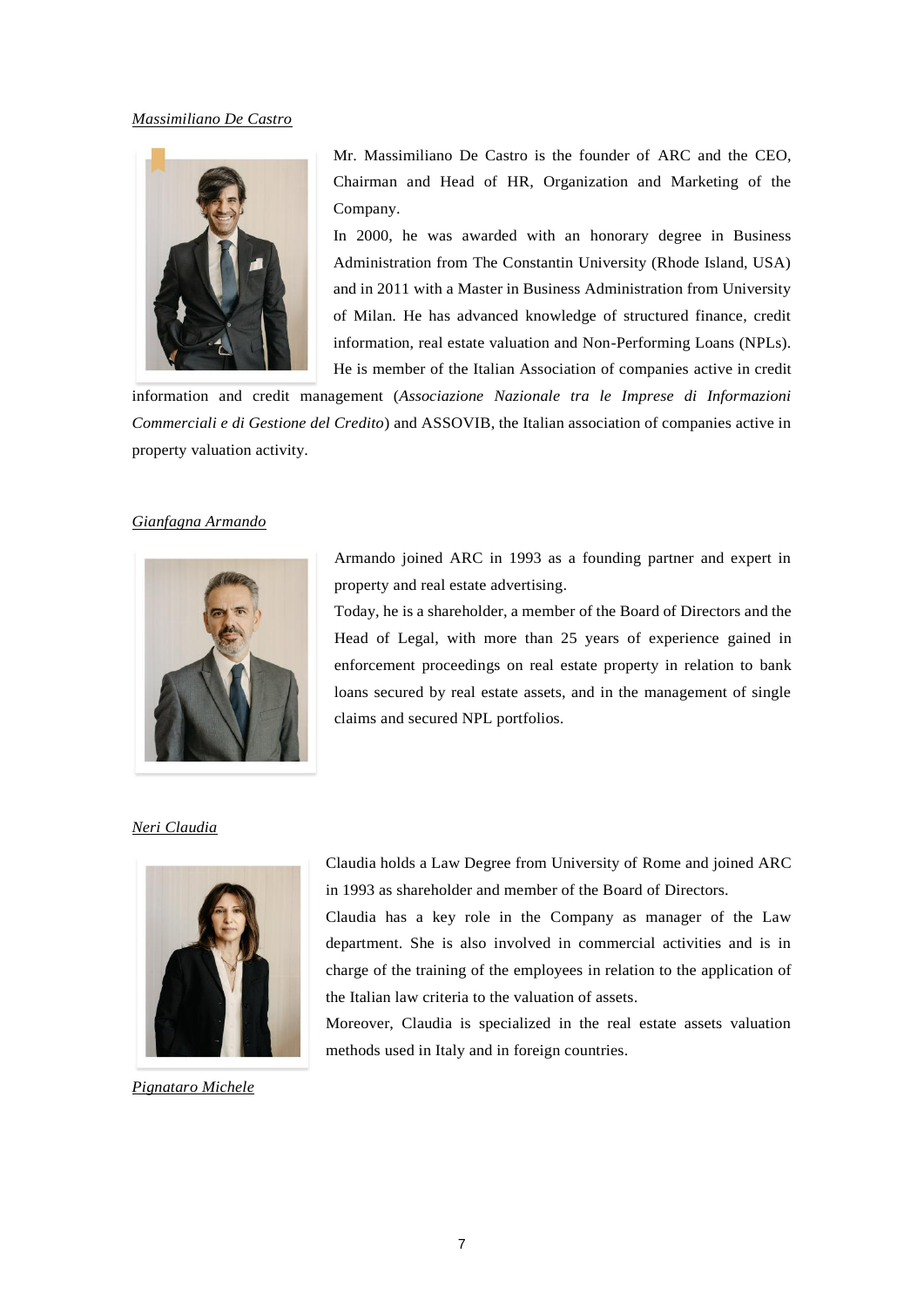

In 1993, Michele joined ARC as founder and commercial director of the Company.

Currently, Michele is the Head of Commercial and Marketing activities relating to financial institutions.

*Zocco Alessandro*



Mr. Alessandro Zocco is an expert software developer. Since 2004, Mr. Zocco is the Head of the Research & Development area for ARC.

*Di Cristofaro Gioele*



Mr. Gioele di Cristofaro joined ARC in 1993 as a founding partner and part of the Procurement department.

Currently, Mr. Di Cristofaro supervises and manages the relationship with key professional suppliers connected to the three business lines, such as cadastral surveyors, lawyers, notaries and appraisers.

## *Board of Statutory Auditors*

As at the date of this Information Memorandum, the Board of Statutory Auditors of the Issuer is composed of 5 (five) members (3 (three) effective and 2 (two) alternate), appointed in office by way of a resolution of the shareholders' meeting of the Company adopted on 24 April 2018 and shall remain in office until the date of the shareholders' meeting approving the financial statements of the Company for the fiscal year ending on 31 December 2020.

The table below lists the Issuer's members of the Board of Statutory Auditors as at the date of this Information Memorandum.

| <b>NAME, SURNAME AND</b><br><b>NATIONALITY</b> | <b>POSITION</b> | <b>PLACE OF BIRTH</b> | <b>DATE OF BIRTH</b> |
|------------------------------------------------|-----------------|-----------------------|----------------------|
| <b>CAPPUCCILLI FABRIZIO</b>                    | <b>CHAIRMAN</b> | CAMPOBASSO (CB)       | 15 MAY 1961          |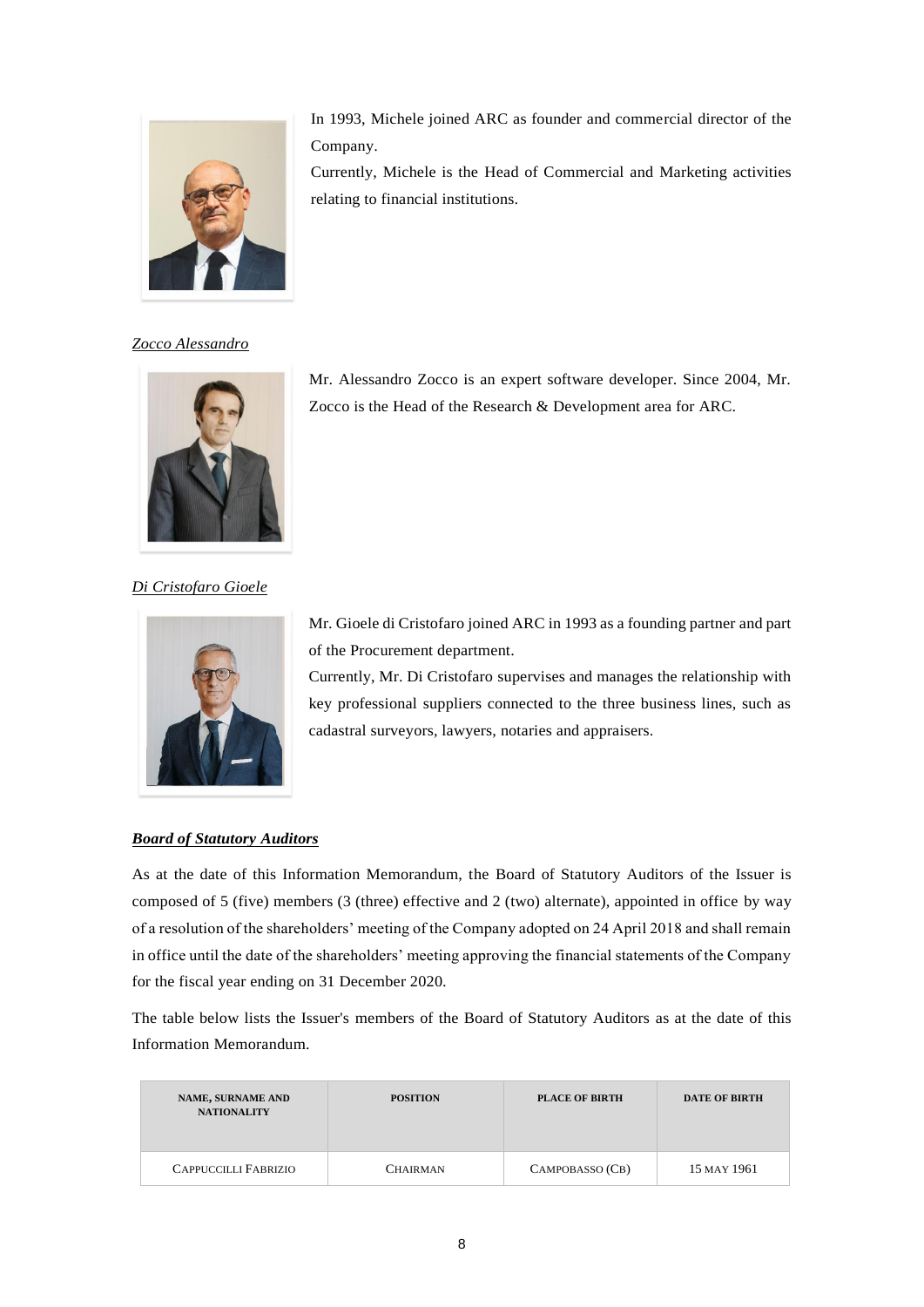| <b>ITALIAN CITIZEN</b>                             |                                              |                 |                       |
|----------------------------------------------------|----------------------------------------------|-----------------|-----------------------|
| <b>SCOPETTA MARCO</b><br><b>ITALIAN CITIZEN</b>    | <b>EFFECTIVE STATUTORY</b><br><b>AUDITOR</b> | PERUGIA (PG)    | <b>13 AUGUST 1957</b> |
| RUSCITTO MARIACARMELA<br><b>ITALIAN CITIZEN</b>    | <b>EFFECTIVE STATUTORY</b><br><b>AUDITOR</b> | CAMPOBASSO (CB) | 6 FEBRUARY 1967       |
| <b>GRAZIANO GIOVANNI</b><br><b>ITALIAN CITIZEN</b> | <b>ALTERNATE STATUTORY</b><br><b>AUDITOR</b> | CAMPOBASSO (CB) | 21 DECEMBER 1970      |
| <b>BRUNELLI SILVIA</b><br><b>ITALIAN CITIZEN</b>   | <b>ALTERNATE STATUTORY</b><br><b>AUDITOR</b> | PERUGIA (PG)    | 29 MAY 1970           |

## *External Auditors*

As at the date of this Information Memorandum, the Company is not required by mandatory provisions of Italian law to appoint External Auditors.

## *Management*

As the date of this Information Memorandum, the management of the Company is composed as follows:

- Mr. Mario Colella, Head of ICT of the Issuer:
- Mr. Alessandro Grillo, CFO of the Issuer:
- Ms. Claudia Picciano, Head of Marketing and Communication of the Issuer.

## *Administrative structure*

The following chart illustrates the administrative structure of ARC:

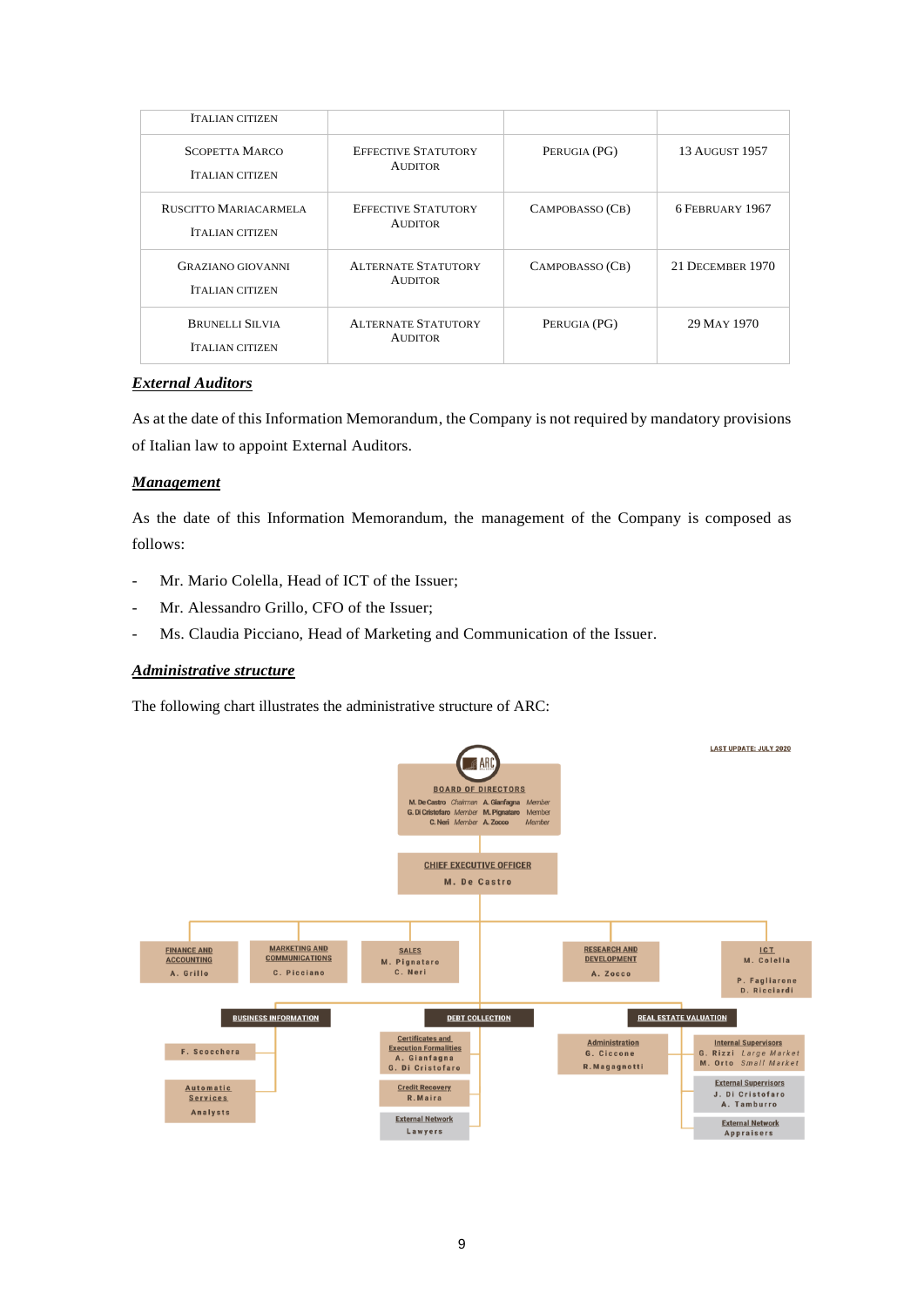### **SECTION 3 – OBJECT OF BUSINESS**

#### *1. HISTORY OF THE ISSUER*

### **1993 - ARC's foundation**

The Company was incorporated under the name Arc Sud S.r.l. by the founding member Massimiliano De Castro with the collaboration of ARC Group based in Venezia.

Together with ARC Group Venezia, Arc Sud S.r.l. developed a business model which relied on technological innovation to gather, process and distribute information in the real estate industry, replicating in Southern Italy area the business model adopted by Arc Group Venezia.

In the following decade – the Company grew rapidly affirming also as leader in the Business Information market.

### **2008 - Revis S.p.A.**

ARC acquired an equity interest equal to 51% of the share capital of Revis S.p.A. ("**Revis**"), a company incorporated under Italian Law, active in the development of a software able to calculate the market value of real estate assets through automated estimation process and to rapidly verify its ownership.

# **2011 – Transformation from limited liability company to company limited by shares and acquisition of ARC Media S.p.A.**

The Company was transformed from a limited liability company (*società a responsabilità limitata*) to a company limited by shares (*società per azioni*).

ARC acquired an equity interest equal to 75% of the share capital of Arc Media S.p.A. ("**ARC Media**"), a company incorporated under Italian Law, active in the development of technological solutions in the Business Information market.

### **2012 – Listing on AIM**

ARC's shares were admitted to listing on AIM Italia (*Alternative Investment Market*), managed by Borsa Italiana S.p.A.

#### **2014 – Delisting from AIM Italia**

ARC's shareholders resolved upon the delisting of the Company from AIM Italia.

### **2015 – Reorganisation of the group**

The Company merged with the controlled companies ARC Media and Revis.

### **2019 - Relocation to Milan**

On 4 March 2019, ARC's corporate headquarters and registered office has been relocated from Campobasso to Milan, international finance hub.

### *2. BUSINESS FIELDS AND MODEL*

The Company is active in the Business Information, Debt Collection, Real Estate Valuation and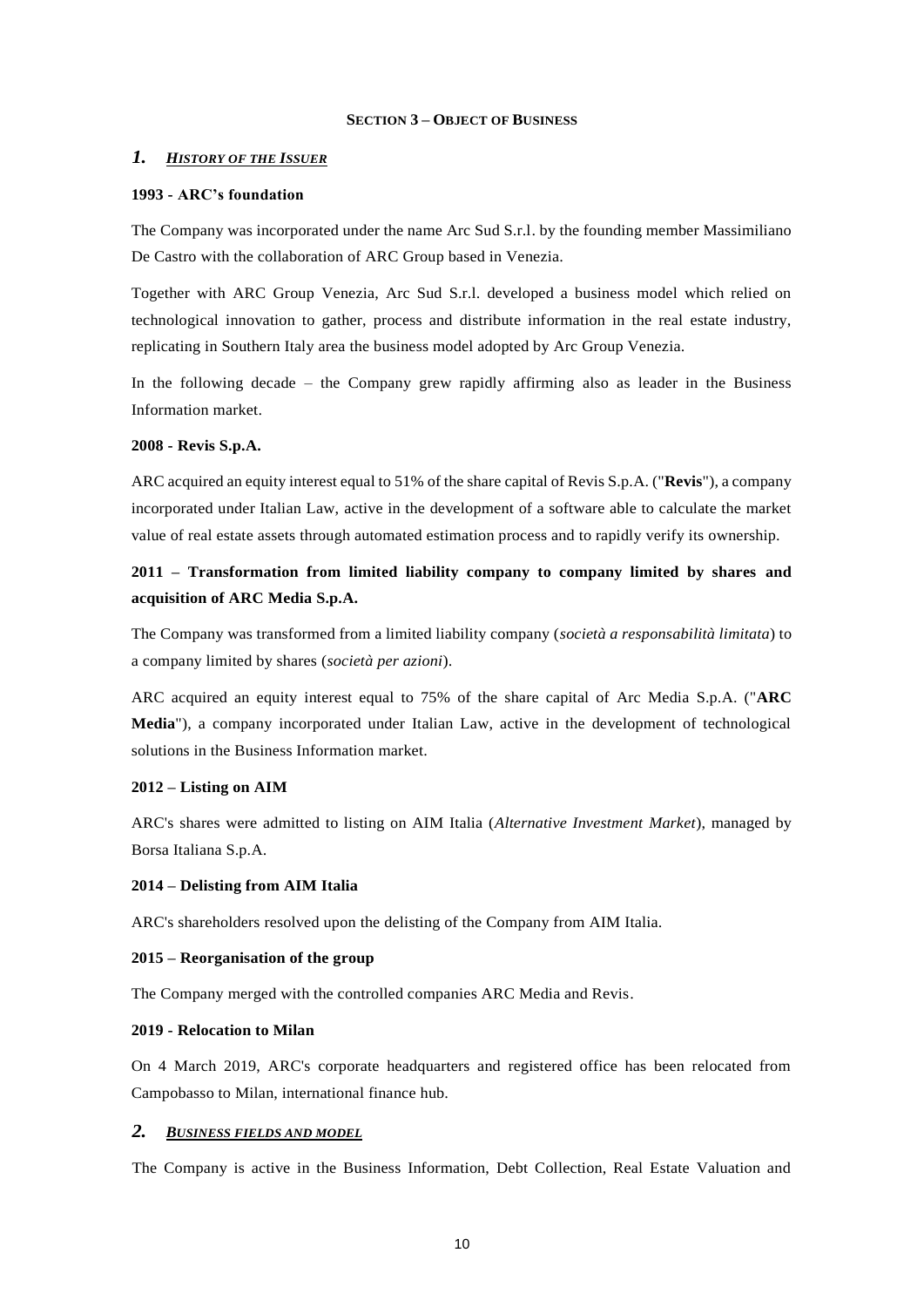Information Technology segments and its activities include gathering and processing real estate information, appraisals of real-estate assets' market value, support in both extra-judicial and judicial debt collection, IT and consultancy activities.

|                  |                              |    | <b>BUSINESS LINES</b>                                                |    |                                                        |
|------------------|------------------------------|----|----------------------------------------------------------------------|----|--------------------------------------------------------|
|                  | <b>BUSINESS INFORMATION</b>  |    | $\overline{2}$<br><b>DEBT COLLECTION</b>                             |    | 3<br><b>REAL ESTATE VALUATION</b>                      |
| A)               | Real Estate Title Searches   | A) | Free Value - Due Diligence                                           | A) | Appraisals (desk, drive-by, full)                      |
| B)               | <b>Fast Title Searches</b>   |    | Desk on incomes and<br>properties                                    | B) | AVM (Automated Valuation Model)                        |
| C)               | Detrimental Events Reports   | B) | Due Diligence on Secured and                                         |    | <b>Statistical Valuations</b>                          |
| D)               | Aggregated Reports           |    | <b>Unsecured NPL Portfolios</b>                                      | C) | Data Quality Review and                                |
| E)               | Corporate Groups Reports     | C) | Debt Collection - Secured and                                        |    | <b>Asset Quality Review</b>                            |
| F)               | Rating Reports               |    | Unsecured                                                            | D) | Aestimo Software (Valuation and<br>Appraisers Network) |
| G)               | Chambers of Commerce Info    | D) | Art. 567 cpc Documentation                                           |    |                                                        |
| H)               | Database of Detrimental      | E) | Judiciary Auctions                                                   |    |                                                        |
| $\left  \right $ | records<br><b>ARC Visual</b> | F) | Observatories<br>MPL Software (Debt Collection<br>and Legal Network) |    |                                                        |

Each service offered by ARC is entirely produced internally.

### *Business information*

### - *Real Estate Title Searches*

Providing property title searches represents ARC's core business. The report includes all the information regarding the real estate assets of an individual. It is used by intermediaries to assess creditworthiness, and by those who require information about assets before executing a specific transaction. There are different types of title searches, depending on the degree of information details. ARC has developed a new software, VisQuadro, which allows the automating of the entire production process, bringing evident improvements in terms of time and costs.

- *Detrimental Events Reports*

ARC Detrimental Events Report allows to rapidly verify the presence of detrimental records pending on the companies or the individuals involved in the research. It represents the ideal document to test the reliability of individuals or of a company. The information found in the ARC Report comprises identification data, details of legal disputes, details of encumbrances, insolvency proceedings.

### - *Aggregate Reports*

ARC provides all-inclusive prospectuses of the economic and financial status of any Italian entity, thus presenting in a single document all the information available on the different public sources: Chamber of Commerce, real estate Registries and listings and Courts.

The Aggregated Report is the ideal instrument to fully assess the structure and economic interests of a company and to promptly and efficiently evaluate new clients, suppliers and commercial partners.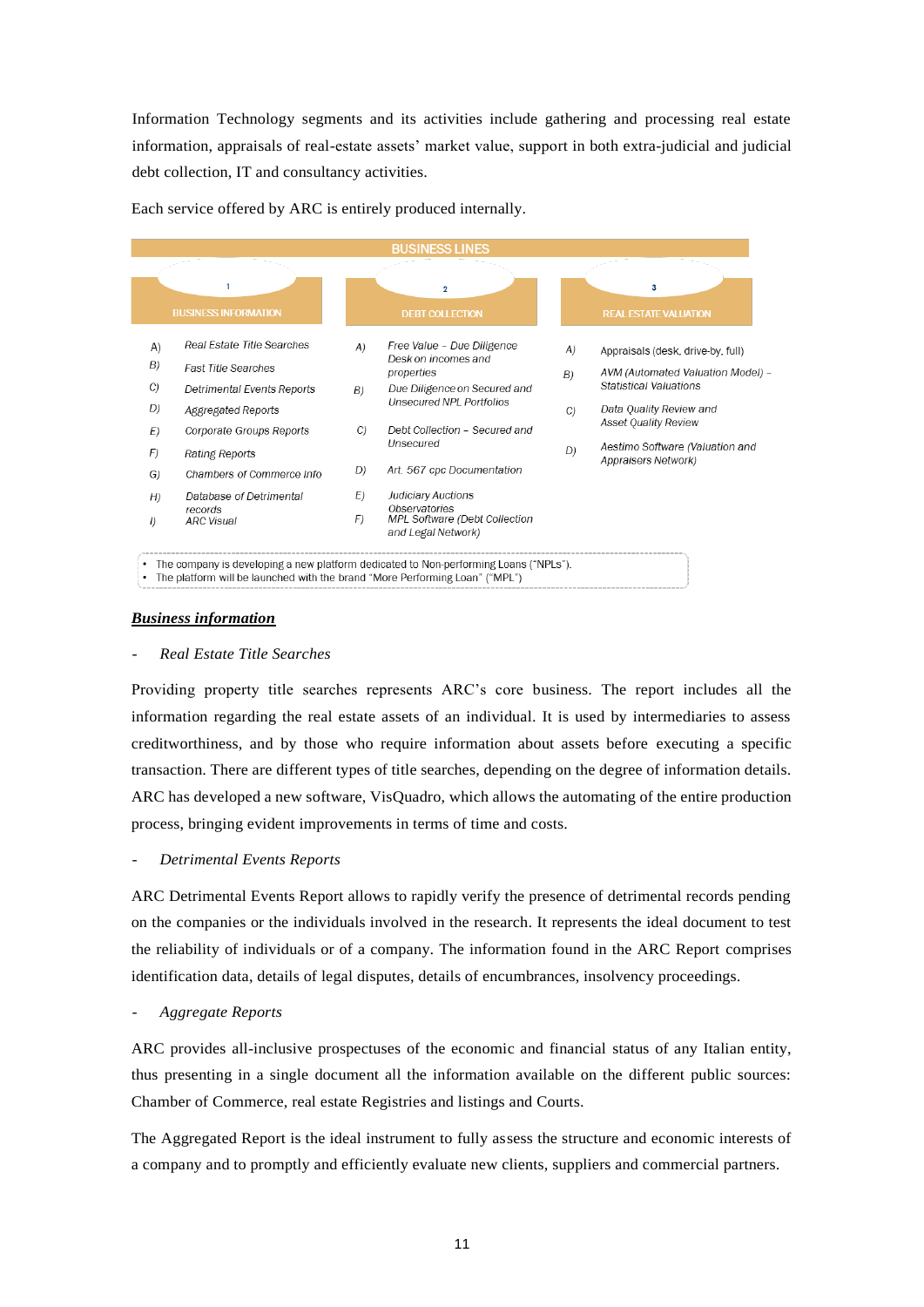#### - *Rating Reports*

The Rating Report examines a company's reliability and provides a complete analysis of official data in real time, paying attention to the principal events which characterized the company's growth, in particular the financial statement of the last three years.

It identifies the presence of detrimental records pending on corporations, their exponents and any linked and controlled companies.

### - *Chambers of Commerce Information*

This database comprises all the information provided by Chambers of Commerce, Industry, Craft Trade and Agriculture and managed by Infocamere – Società Consortile di Informatica delle Camere di Commercio Italiane S.p.A. (Consortium for Italian Chambers of Commerce Information), of which ARC Real Estate is an official distributor. Customers have the opportunity to consult information about more than 6 million of Italian companies in real time, regarding:

- their structure:
- activities:
- localization:
- directors:
- financial statements;

This database represents a simple, swift resource for business decision-making processes.

#### \*\*\*

That said, through the business information service, the Company is able to make available real time reports to its customer regarding the economic-financial status of any Italian entity, by aggregating in a single document all the information available and coming from different public sources (Chambers of Commerce, real estate advertising offices and courts).

#### *Debt Collection market (in general)*

The Italian banking market continues to present challenges in reference to asset quality, capital adequacy and profitability. The results of the stress tests conducted by the European Banking Authority highlighted the issues of the Italian banking system and the exponential increase of the NPL market.

During the last years, Italian government has implemented many reforms to deal with the high volume of NPLs, including the GACS (*Garanzia Cartolarizzazione Sofferenze*) program, the sponsorship of the Atlas fund, the recent birth of SGA. These reforms have had the objective of facilitating the removal of the receivables from the balance sheets of financial institutions. Nevertheless, their belated realization and the doubts related to the Italian political context have caused a lesser volume of sales than expected.

Recent M&A operations confirm that the number of international players interested in acquiring NPL portfolios from Italian banks and financial institutions is growing and the potential of these operations across the borders are still unexpressed because of the difficulties of the Italian market. As a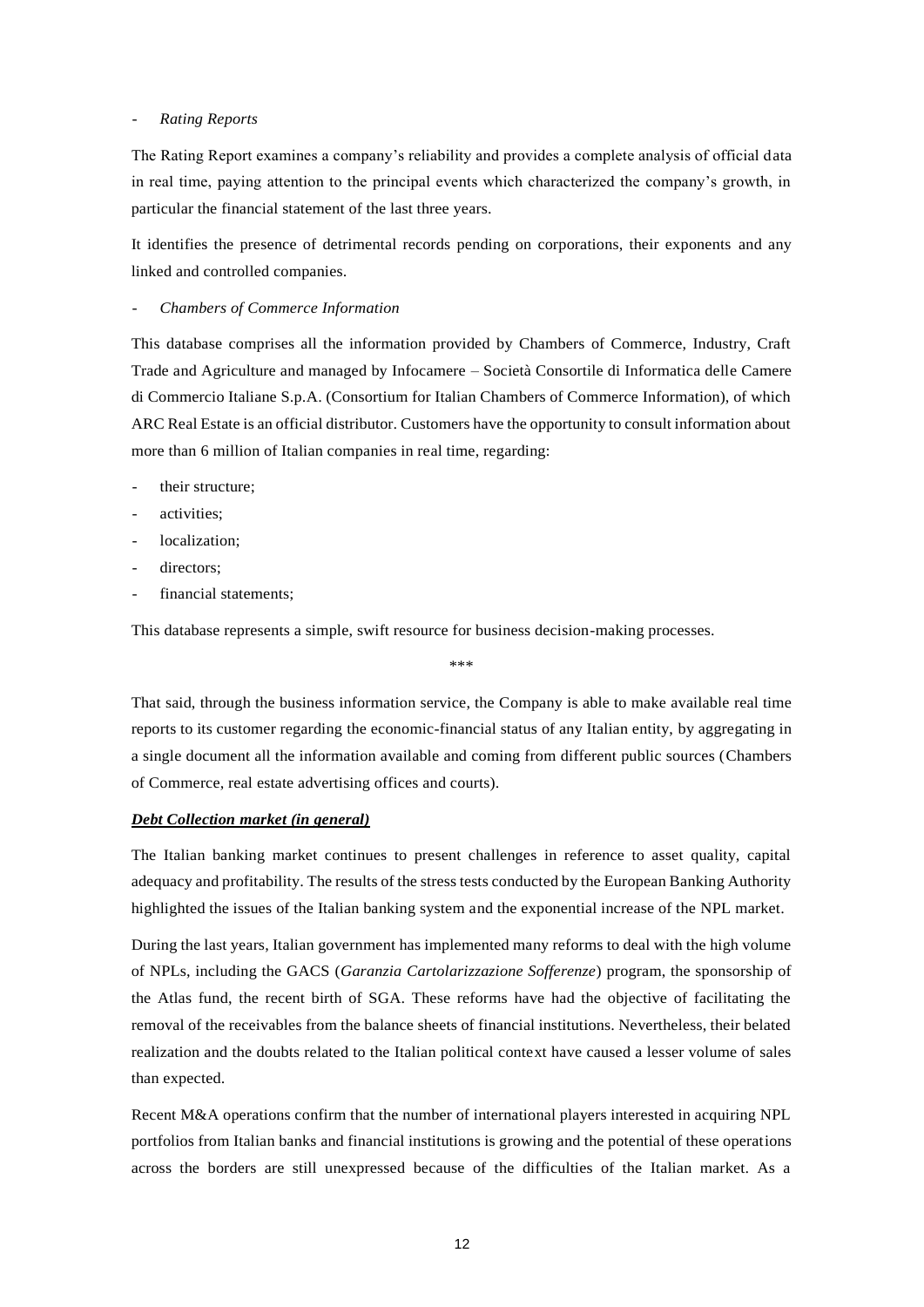consequence, this context is producing the development of local servicers, companies which operate in the NPL portfolios valuation and due diligence segments, and which can ease the approach to potential Italian targets, providing a wide range of services.

### *ARC's Debt Collection activity*

The Debt Collection activity performed by ARC refers to the provision of services related to the enforcement of receivables, in particular the preparation of the twenty-year report (*relazione ventennale*) required for real-estate enforcement proceedings.

Moreover, ARC performs consulting activities related to the "non-performing loan" industry, in particular in the valuation and valorisation of secured and unsecured receivables. The dedicated ARC department manages the following activities:

- preliminary due diligence in order to identify assets and incomes;
- technical and legal due diligence performed loan by loan on secured and unsecured positions;
- valuation of assets securing receivables;
- analysis of borrowers' income and equity capacity;
- research on the status of the legal proceedings related to the relevant receivable and identification of the collection strategy;
- draft of a business plan of the expected estimated and final collection flows;
- collection of secured and unsecured receivables.

The Company holds a license under Article 115 of Royal Decree No. 773 of 18 June 1931, as amended from time to time (the "Consolidated Public Safety Act"), for the performance of out-of-court debt collection activities and (ii) a licence under Article 134 of the Consolidated Public Safety Act in relation to the management of institute of investigations, research and collection of information on behalf of private clients.

Considering the potential of the market, ARC has developed a brand and a web platform called "More Performing Loan". The aim is providing a wide range of data and information about borrowers to national and international potential investors. In doing so, ARC could become a key partner, by quickly providing data which investors could not otherwise gain access to. The complete realization of the platform required a management model including two additional players with heterogeneous and complementary expertise

| <b>MPL Services</b>                                                                    | Description                                                                                                                                                                                                                                                                                                                                                                                                                                                                                                                                                                                                                                                                                                             |
|----------------------------------------------------------------------------------------|-------------------------------------------------------------------------------------------------------------------------------------------------------------------------------------------------------------------------------------------------------------------------------------------------------------------------------------------------------------------------------------------------------------------------------------------------------------------------------------------------------------------------------------------------------------------------------------------------------------------------------------------------------------------------------------------------------------------------|
| REAL<br><b>ESTATE</b><br><b>VALUATION</b>                                              | . Real estate information processing and real estate collateral valuation services. ARC guarantees the maximum reliability in<br>researching real estate information and explaining documentation, in particular when it comes to cadastral and Land Registries'<br>inspections, data recovery, data quality review activities and REO services<br>• The valuation process provides not only an estimation of the asset's value, but also the free value of all the borrower's properties, the<br>identification of active encumbrances and it allows an analysis per NPL portfolios clusters.<br>. Real estate valuations are a core service and are divided in different types: statistical, desk, drive-by and full. |
| DATA TRACKING                                                                          | · This service identifies individuals not yet evaluated, starting with basic data, as last known residence, actual domicile (domicile<br>collection) and <b>phone</b> contact (phone collection).<br>• As far as legal entities are concerned, the controls interest their effective existence and functioning.                                                                                                                                                                                                                                                                                                                                                                                                         |
| <b>BANK ACCOUNT AND</b><br><b>ACTIVITY TRACKING</b>                                    | • This service is designed for legal activities and provides the identification of the borrower's debt and income.<br>• This service offers a great competitive advantage in terms of time and profits. It provides: the individual's work activity status<br>(independent, employed, retired), details of his/her employer or institution, and estimated income.                                                                                                                                                                                                                                                                                                                                                       |
| <b>HEIR TRACKING</b>                                                                   | • This service aims to identify the heirs of a deceased individual and it is useful for tribunal activities.<br>• It provides: a certificate stating the date of death, demographic information about the heirs, and last known residence.                                                                                                                                                                                                                                                                                                                                                                                                                                                                              |
| "MPL" SOFTWARE FOR<br><b>SECURED AND</b><br><b>UNSECURED DEBT</b><br><b>COLLECTION</b> | Processing information through the sophisticated proprietary system «MPL» allows credit analysis and business intelligence<br>activities, estimations of the collection curves in reference to the expected IRRs, and servicing activities on secured and unsecured<br>receivables.                                                                                                                                                                                                                                                                                                                                                                                                                                     |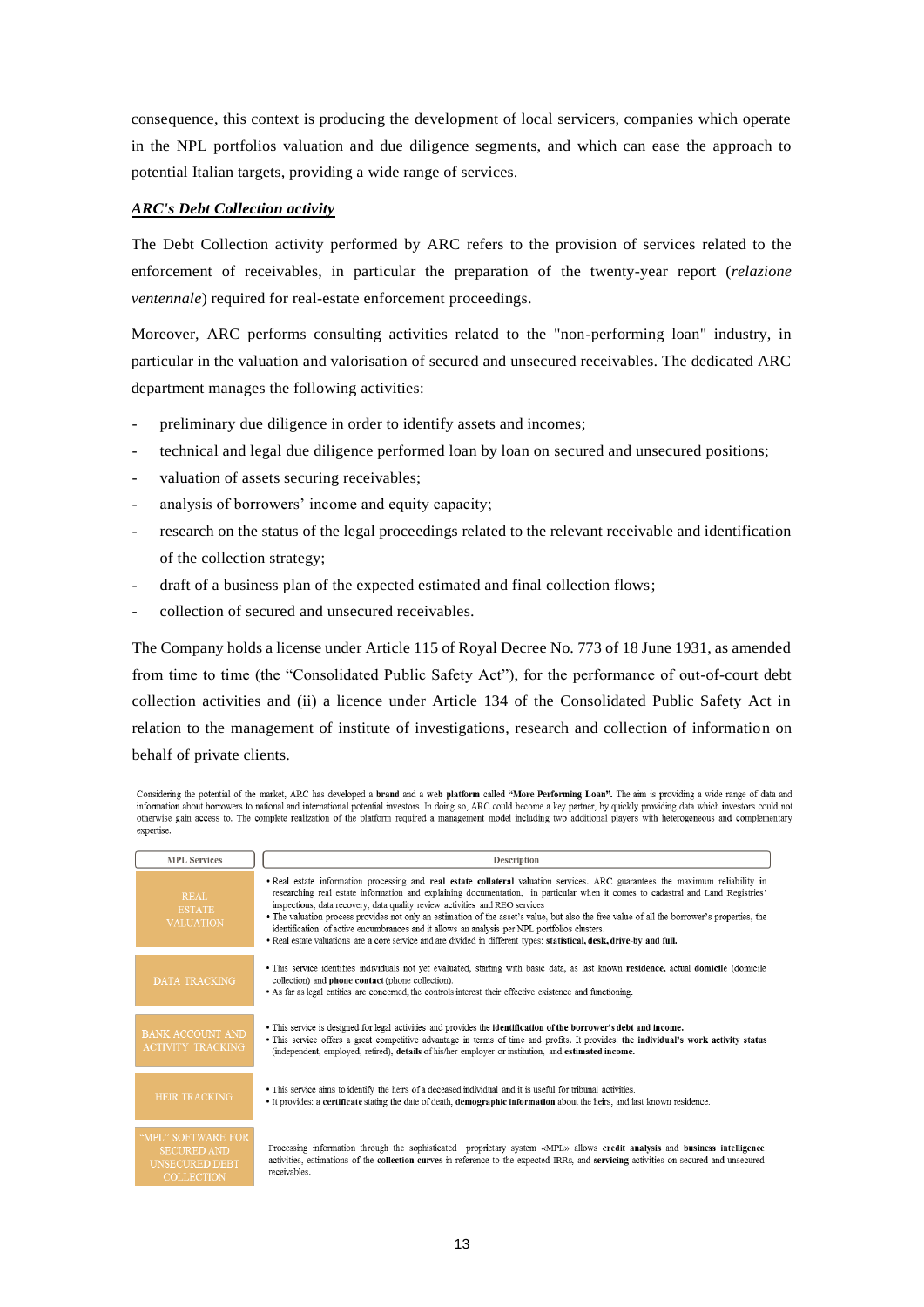#### *Real Estate Valuations*

ARC performs the real estate valuation activities through appraisal and reporting models based on the best international practices (RICS, IVS, Basle, Bank of Italy and Italian Banking Association standards).

Estimation services, Asset Quality Reviews, real estate assets and collateral valuations are offered through a dedicated ARC organization, which operates with skills, licenses, requirements and every authorization demanded by law.

ARC can rely on a private IT infrastructure that clients can interact with to request/receive estimations. The valuation software has been developed following the Italian Banking Association's guidelines and principles accepted internationally.

These services are performed by an exclusive network of Expert Valuators employed by ARC or by a third party carefully selected and in possession of suitable skills, professionalism, competences, structure and organization fit to complete the appraisals and wholly respecting the "Italian Banking Association's guidelines for the valuation of real estate assets securing credit exposures".

The valuation methods are (i) Full, with internal and external inspections; (ii) Drive-By, with only external inspections; (iii) Desktop/Italian Banking Association, requiring the sign of an authorized expert; (iv) AVM, Automated Valuation Model; (v) Statistics, done through exclusive comparable. ARC has a strong experience in corporate (industrial, commercial, professional) and retail (residential) appraisals.

ARC has developed a web application called "AEstimo" ("**AEstimo**") to perform automatic valuations of residential and commercial properties, based on mathematical and statistical components, exclusive comparable, cartographic and territorial geo-localization, 2D and 3D visualization, and Cadastral and Land Registries verification. AEstimo consents to manage every phase of the valuation process in a structured and centralized manner.

In order to achieve better results in terms of precision of the valuations, AEstimo uses the exclusive source of information recorded in trade contracts registered in Cadastral and Land Registries, private offers posted on specialized web platform, real estate auctions appraisals, and appraisals performed by ARC's network nationwide; all information contained in the database are then carefully selected and filtered.

## *3. PRINCIPAL INVESTMENTS IN THE CURRENT AND PAST BUSINESS YEAR*

The Issuer's investments in the past and current fiscal year are as follows:

At the end of 2018, the management decided to relocate the Company's headquarters from Campobasso to Milan, following a thorough analysis of the economic situation in Italy and abroad, where markets are characterized by unpredictability, dynamism and intense competitiveness. The relocation allowed for a deep re-organization of the Company structure, as new specialists have been hire, who kept ensuring a high-level offer during the transition phase and will contribute to all new objectives. Considering the constant evolution of ARC, moving the HQ to Milan is proof of its adaptability to market dynamics and its successful reaction to the continuous innovation and changes of today's business world.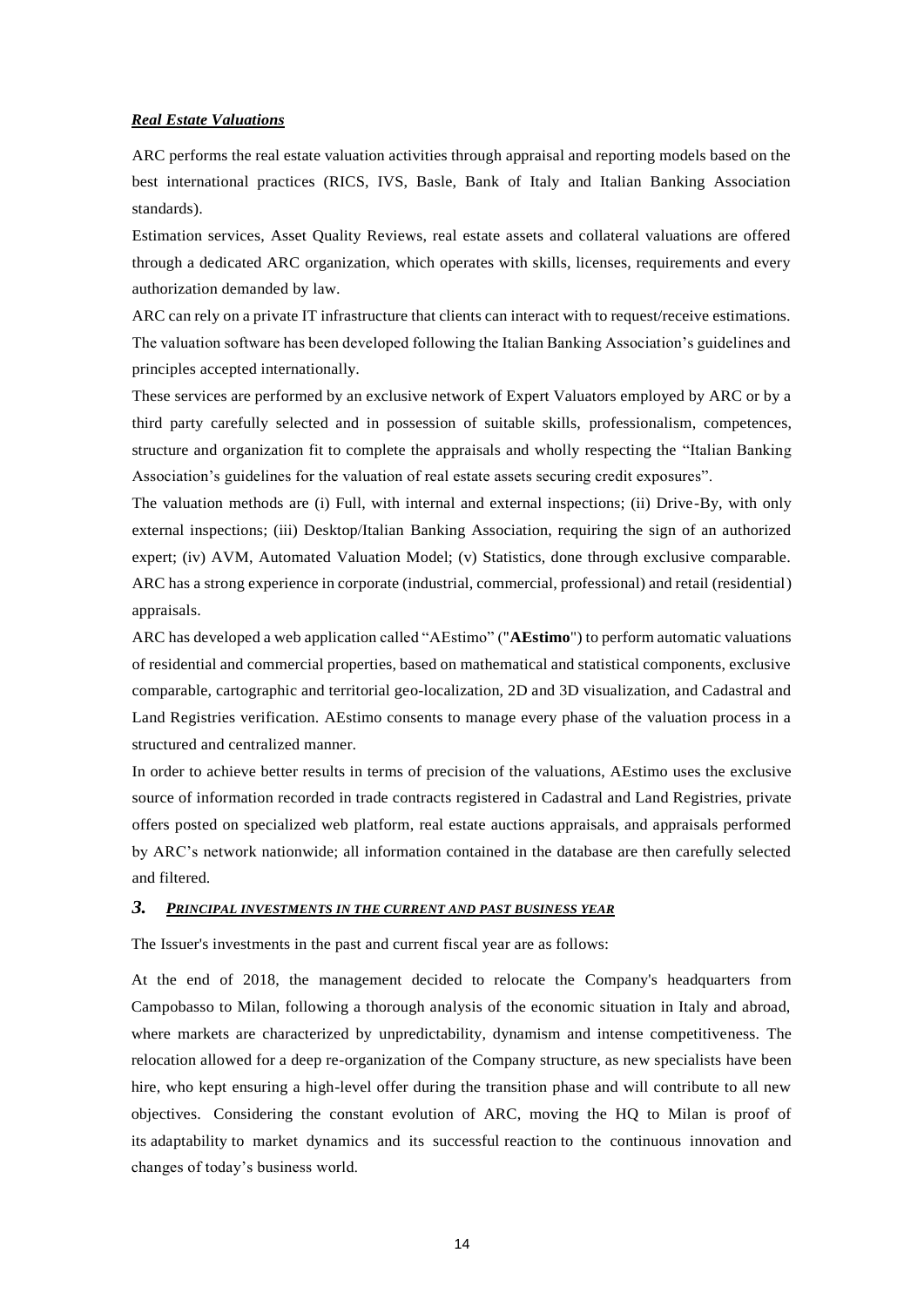In a spirit of growth and diversification, on December 2019, ARC announced the finalization of the deal with Cassa di Risparmio di Savigliano regarding the acquisition of an NPL portfolio with a Net Present Value (NPV) of  $\epsilon$  450K and a Gross Booked Value (GBV) of  $\epsilon$  5,6 Mln.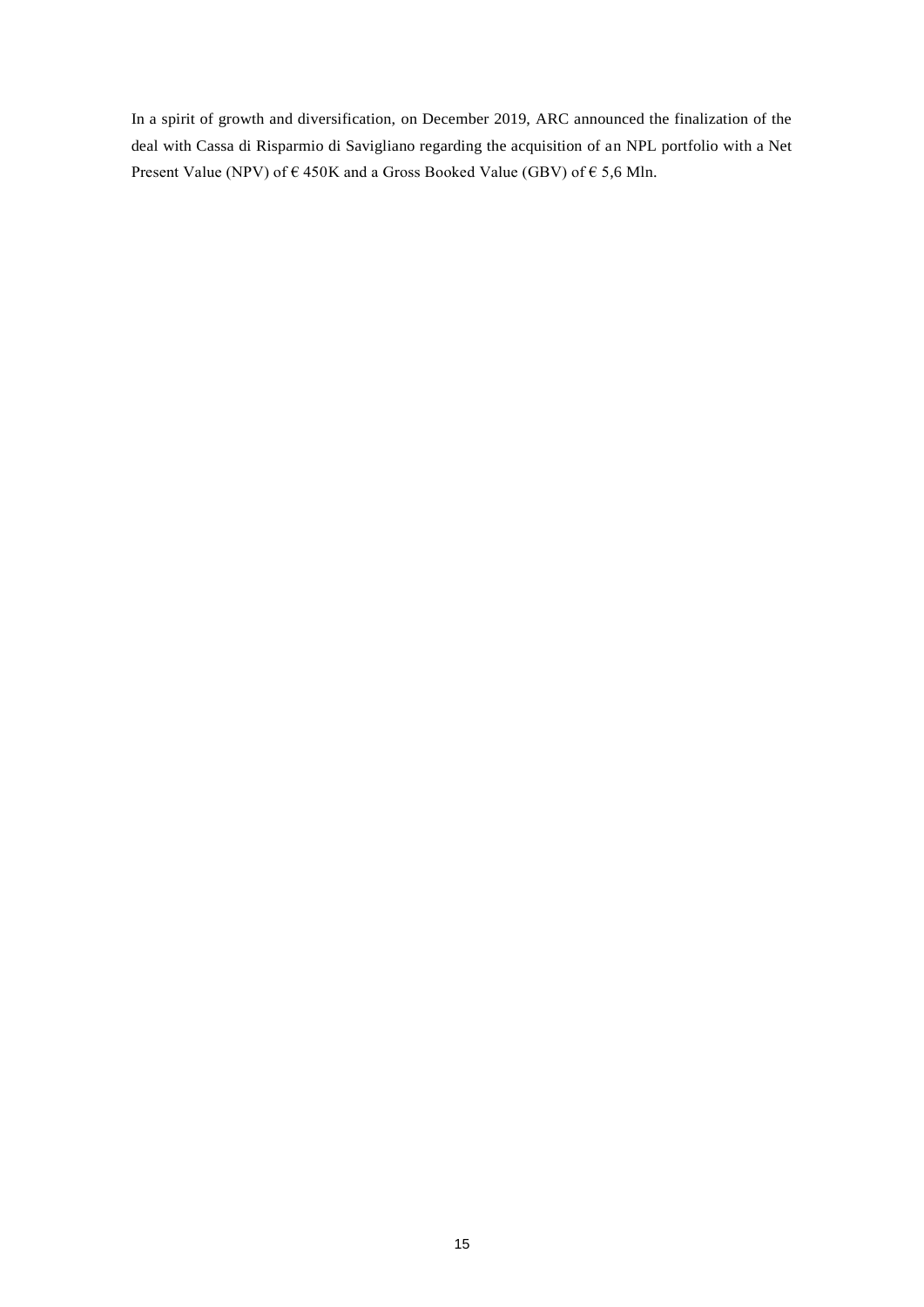## **SECTION 4 – FINANCIAL FIGURES**

The following table shows selected financial information of the Issuer as at and for the year ended on 31 December 2018 and 31 December 2019.

| Euro/000                                            | 31 December 2018 | 31 December 2019 |
|-----------------------------------------------------|------------------|------------------|
| <b>Sales revenue</b>                                | 5,322,587        | 4,799,424        |
| Earnings before interests and taxes<br>(EBIT)       | 129,199          | 155,267          |
| Earnings before taxes (EBT)                         | 98,176           | 110,622          |
| <b>Equity ratio (Net Equity/Total Asset)</b><br>(%) | 31%              | 34%              |
| <b>Net Profit (loss)</b>                            | 16,218           | 30,731           |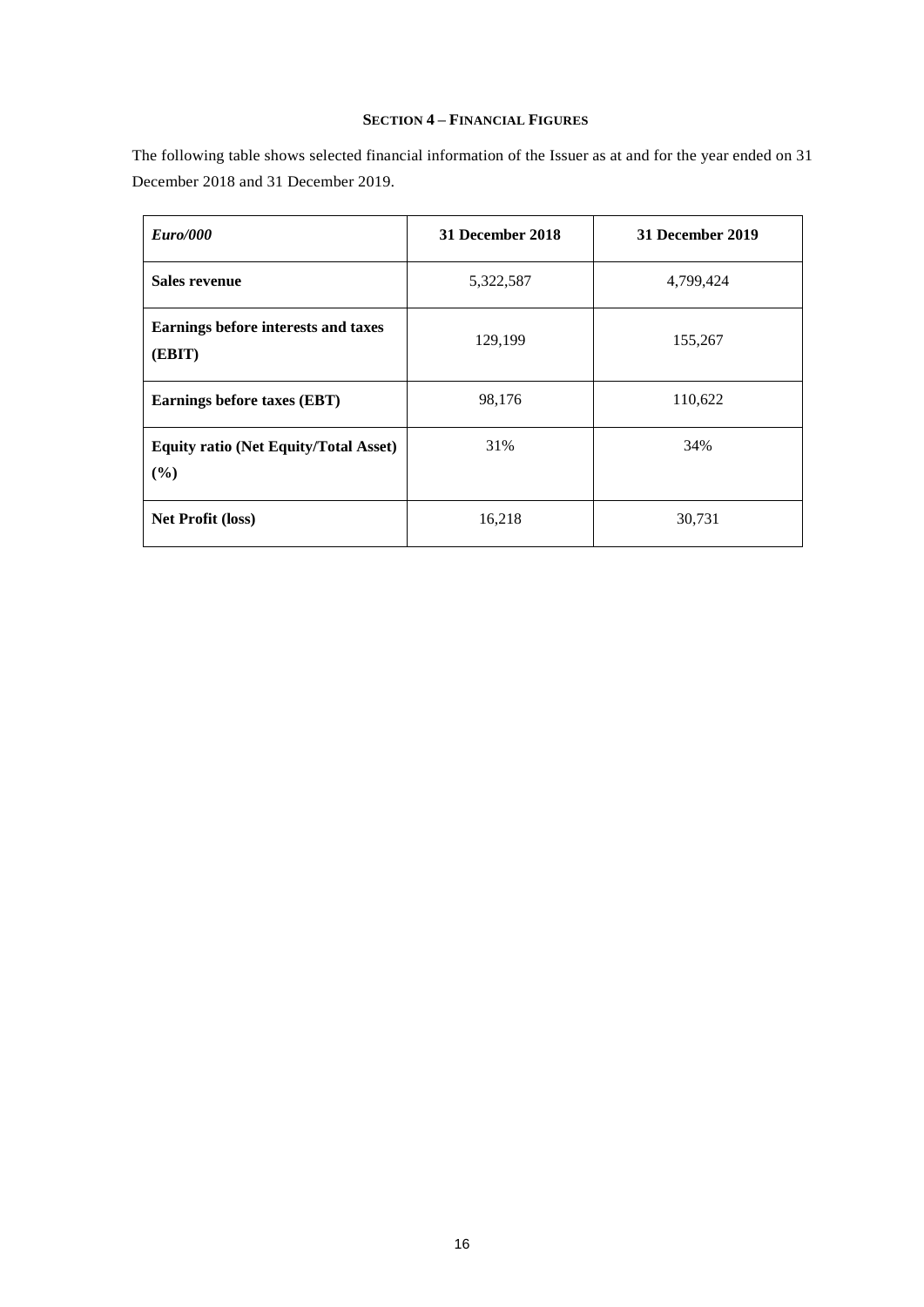### **SECTION 5 – USE OF PROCEEDS AND REPAYMENT OF THE BONDS**

## *1. USE OF PROCEEDS*

The proceeds of the Bonds will finance the purchase of NPL portfolios by the Company.

# *2. REPAYMENT OF THE BONDS*

The following table shows the yearly revenue streams that will originate from the NPL management activities during the repayment period:

|                        | 2020 | 2021            | 2022 | 2023 | 2024 | 2025 | <b>Total</b> |
|------------------------|------|-----------------|------|------|------|------|--------------|
| Proceeds<br>(Euro/000) | 10   | 49 <sup>7</sup> | -611 | .147 | 524  | 609  | 3,399        |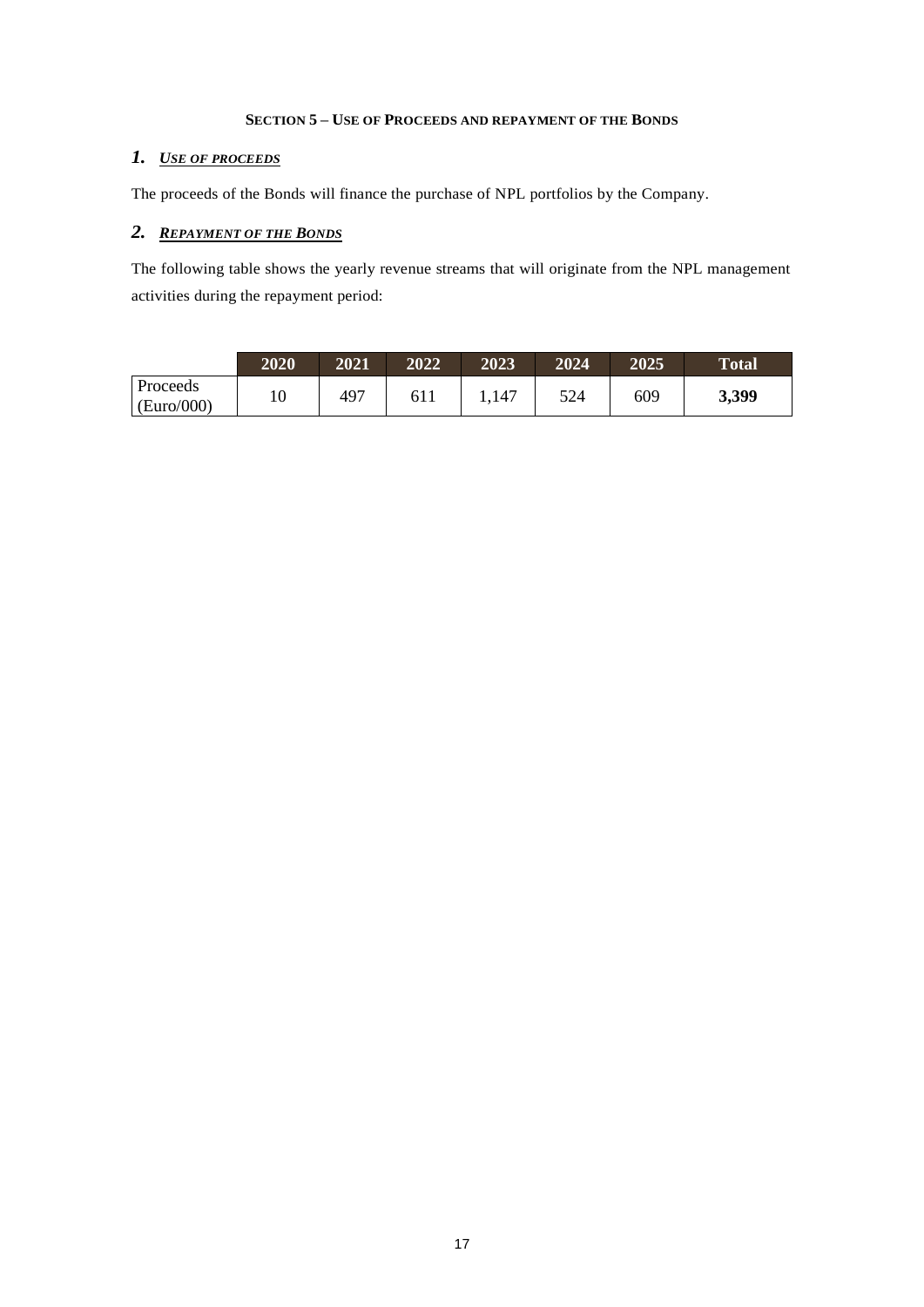#### **SECTION 6 – DESCRIPTION OF RISKS**

*This section provides an overview of the material risks factors relating to the Issuer, the relevant markets and the Bonds.*

*If any of the following events or circumstances arise, the business, the financial condition and/or results of operations of the Issuer could be materially adversely affected. Additional risks and uncertainties not presently known, or presently deemed immaterial, may also have an adverse effect on the business of the Issuer and the risks below do not necessarily comprise all the risks associated with an investment in the Bonds.*

*The Issuer believes that the following factors may affect its ability to fulfil its obligations under the Bonds. Most of these factors are contingencies which may or may not occur and the Issuer is not in a position to express a view on the likelihood of any such contingency occurring. Factors which are material for the purpose of assessing the market risks associated with the Bonds are also described below.*

*The Issuer believes that the factors described below represent the principal risks inherent in investing in the Bonds, but the inability of the Issuer to pay interest, principal or other amounts on or in connection with the Bonds may occur for other reasons which may not be considered significant risks by the Issuer based on information currently available to it or which it may not currently be in a position to anticipate. In addition, the order in which the risk factors are presented below is not intended to be indicative either of the relative likelihood that each risk will materialise or of the magnitude of their potential impact on the business, financial condition and results of operations of the Issuer.*

*Prospective investors should also read the detailed information set out elsewhere in this Information Memorandum (including the information incorporated by reference therein) and consider carefully whether an investment in the Bonds is suitable for them in the light of the information in this Information Memorandum and their personal circumstances, based upon their own judgment and upon advice from such financial, accounting, legal, tax and other professional advisers as they deem necessary.*

*Words and expressions defined in the terms and conditions of the Bonds or elsewhere in this Information Memorandum have the same meaning in this section. Prospective investors should read the whole of this Information Memorandum, including the information incorporated by reference.*

### *COMPANY-SPECIFIC RISKS*

#### *Issuer risk*

By purchasing the Bonds, the bondholders (the "**Bondholders**") will be financing the Company hence becoming a creditor thereof for the payment of interest and principal upon maturity. The Bonds are subject to the general risk that the Issuer may not be able to pay interest at the set payment dates and/or reimburse the principal amount in line with its repayment plan.

### *Credit risk*

The Issuer's credit risk refers to the activities carried out by the Company, *i.e.* services in the Business Information, Debt Collection and Real Estate Valuation segments. In particular, with reference to the Debt Collection activity, the Company intends to use the proceeds of the Bonds to purchase NPL portfolios.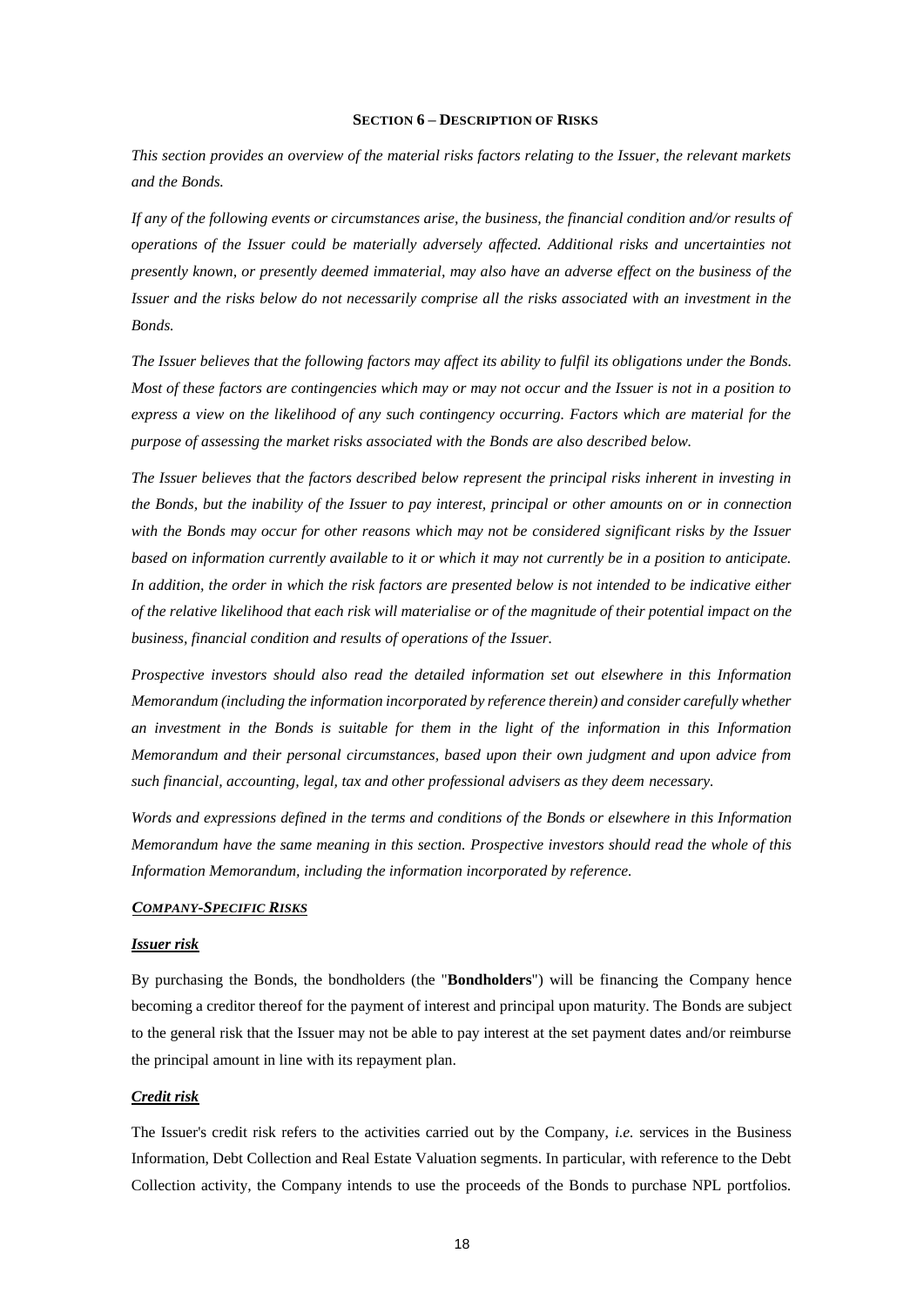Therefore, even if the Company adopts typical risk mitigation techniques (such as due diligence and evaluation processes), the amounts collected from the recovery of receivables related to the purchased NPL portfolios could be lower than the purchase and management costs faced by the Company. The reduced cash flows from such activity may affects the Issuer's creditworthiness and/or the Issuer's ability to timely meet its obligations to the Bondholders. The Bonds are subject to the general risk that the Issuer may not be able to pay interest at the set payment dates and/or reimburse the principal amount in line with its repayment plan. Current and future taxation may reduce the amount of funds available to the Issuer.

### *Risks related to the omitted or delayed realization of the Issuer's industrial strategy*

The Issuer's future financial performance and success largely depend on the ability to implement its business strategies. The Issuer intends to carry on the implementing a growth and development strategy based on technological innovation, increase of operating efficiency, the purchase of NPL portfolios, and the maintenance of market leadership in Business Information and Real Estate Valuation services. The Issuer may not be able to successfully implement its business strategies, due to, *inter alia*, factors beyond its control or which cannot be predicted at this time. These factors may include but are not limited to: changes in or increased levels of competition, including the entry of additional competitors and increased success by existing competitors; changes in general economic conditions; increases in operating costs, including costs of supplies, personnel and equipment. Moreover, the business strategies of the Issuer may not sustain or improve their results of operations or justify their costs. Any failure to develop, revise or implement the Issuer's business strategies in a timely and effective manner may have a material adverse effect on the Issuer's business, financial condition and results of operations.

This, in turn, may have a material adverse effect on the Company's ability to pay interest at the set interest payment dates and/or reimburse the principal amount under the Bonds in line with its repayment plan.

### *Risk related to money laundering*

The Issuer is required to comply with applicable laws and regulation on "*prevention of the use of the financial system for the purpose of money laundering and terrorist financing*" (Italian Legislative Decree no. 231/2007). The risk of money laundering is to be intended as the risk for of involvement, even unconsciously, in money laundering or terrorist financing.

Despite the fact that the Company adopts an effective risk management policy, the Issuer remains exposed to the risk that the procedures implemented and the measures adopted prove inadequate. The occurrence of such circumstances could lead to the application on the Issuer, by the competent authorities, of administrative and, in specific cases, criminal sanctions, with negative effects on the Issuer's business, as well as on its economic and financial situation. This, in turn, may have a material adverse effect on the Company's ability to pay interest at the set interest payment dates and/or reimburse the principal amount under the Bonds in line with its repayment plan.

### *Risks related to the loss of the 115 License*

The Company holds a license under Article 115 of Royal Decree No. 773 of 18 June 1931, as amended from time to time, for the performance of out-of-court debt collection activities.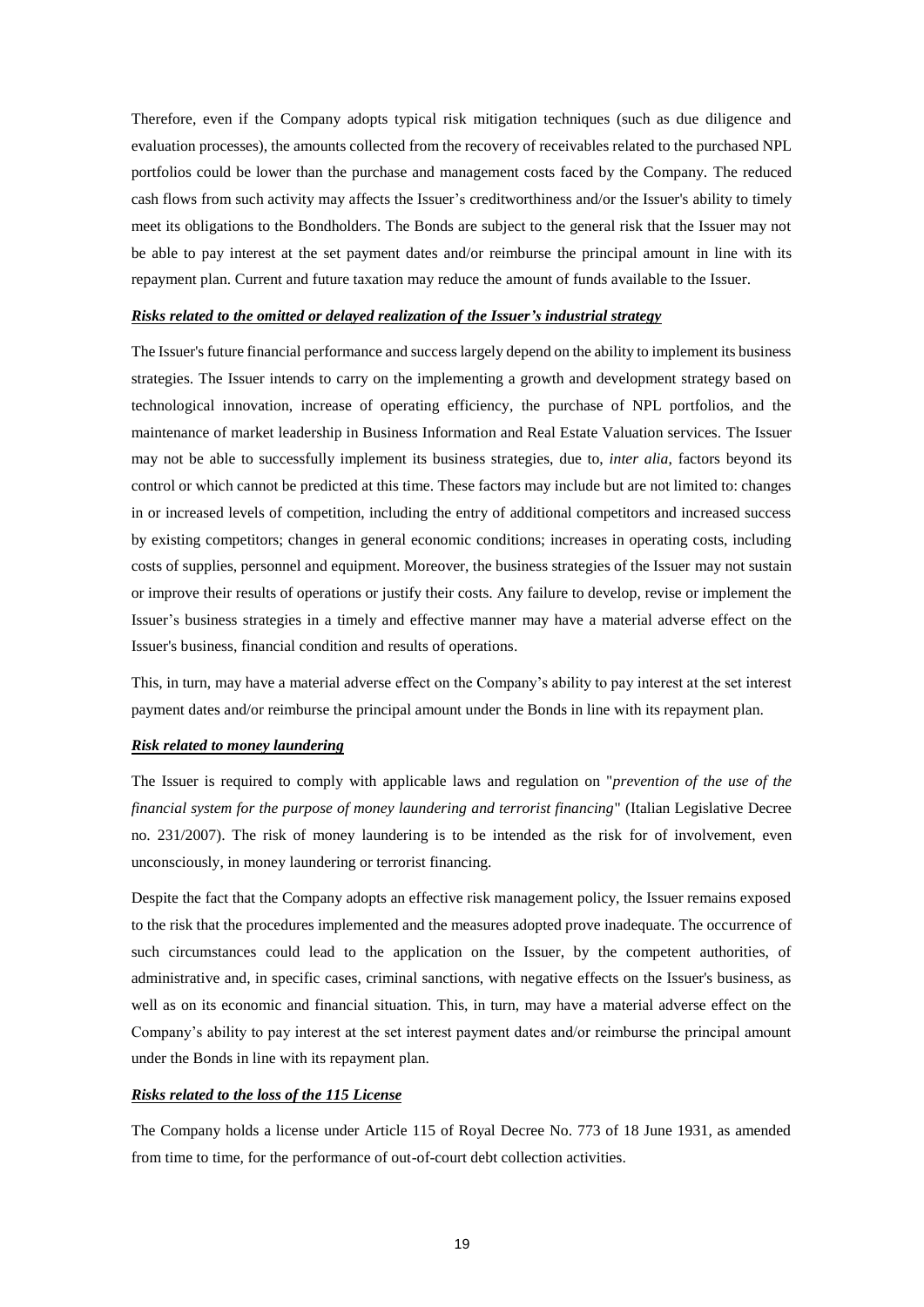Despite the fact that the Issuer constantly operates in compliance with the relevant applicable laws and regulations issued by the competent Supervisory Authorities, with the aim of maintaining the aforesaid license, any loss of the 115 License could make it impossible for the Issuer to continue carrying out its core business, with negative consequences on the Issuer's economic and financial situation and operating results.

This, in turn, may have a material adverse effect on the Company's ability to pay interest at the set interest payment dates and/or reimburse the principal amount under the Bonds in line with its repayment plan.

### *Risk related to the breach of personal data protection applicable laws and regulations*

The Issuer is exposed to the risk of breaches of the relevant applicable laws and regulations on the management, processing and protection of personal data, which may negatively affect its business, financial condition and results of operations. In performing its activities, the Issuer collects, processes and has access, on an ongoing basis, to personal data of its customers as well as of debtors in relation to whom it carries out debt collection activities, of its employees and of the parties with whom, for various reasons, it has relations. The Issuer must therefore comply with both European (EU Regulation 679/2016, so-called "GDPR") and Italian (Legislative Decree 196/2003, as amended by Legislative Decree 101/2018 - so-called "Privacy Code") provisions as well as the provisions of the Data Protection Authority. Therefore, the Issuer is exposed to the risk that the procedures and measures adopted to comply with such legal framework prove inadequate and/or that the necessary privacy safeguards are not correctly activated in the various areas of activity, with consequent damage or loss of the personal data processed or with the risk that such data may be stolen, disclosed or processed for purposes other than those disclosed to, or authorised by, the parties concerned. The occurrence of such circumstances could lead to the application on the Issuer, by the Data Protection Authority, of administrative and, in specific cases, criminal sanctions, with negative effects on the Issuer's business, as well as on its economic and financial situation. This, in turn, may have a material adverse effect on the Company's ability to pay interest at the set interest payment dates and/or reimburse the principal amount under the Bonds in line with its repayment plan.

### *Risk related to key personnel*

The Issuer's future success is substantially dependent on the continued services and continuing contributions of their directors and senior management, the loss of any of which may have a material adverse effect on the Issuer's business. The Company's future success is also substantially dependent on its ability to continue to attract, retain and motivate highly skilled and qualified personnel. There can be no guarantee that the Issuer will be able to continue to attract and retain such qualified employees, and failure to do so could result in a reduction in the Company's business and trading results.

This, in turn, may have a material adverse effect on the Company's ability to pay interest at the set interest payment dates and/or reimburse the principal amount under the Bonds in line with its repayment plan.

#### *Liquidity and funding risks*

Due to its business activity, the Issuer is exposed to a possible liquidity risk upon the occurrence of which the Issuer may be unable to meet payment obligations because it have insufficient cash at its disposal, which may also arise from matters outside its control such as a credit crisis or severe economic conditions. Moreover, there can be no assurance that the Issuer will be able to borrow from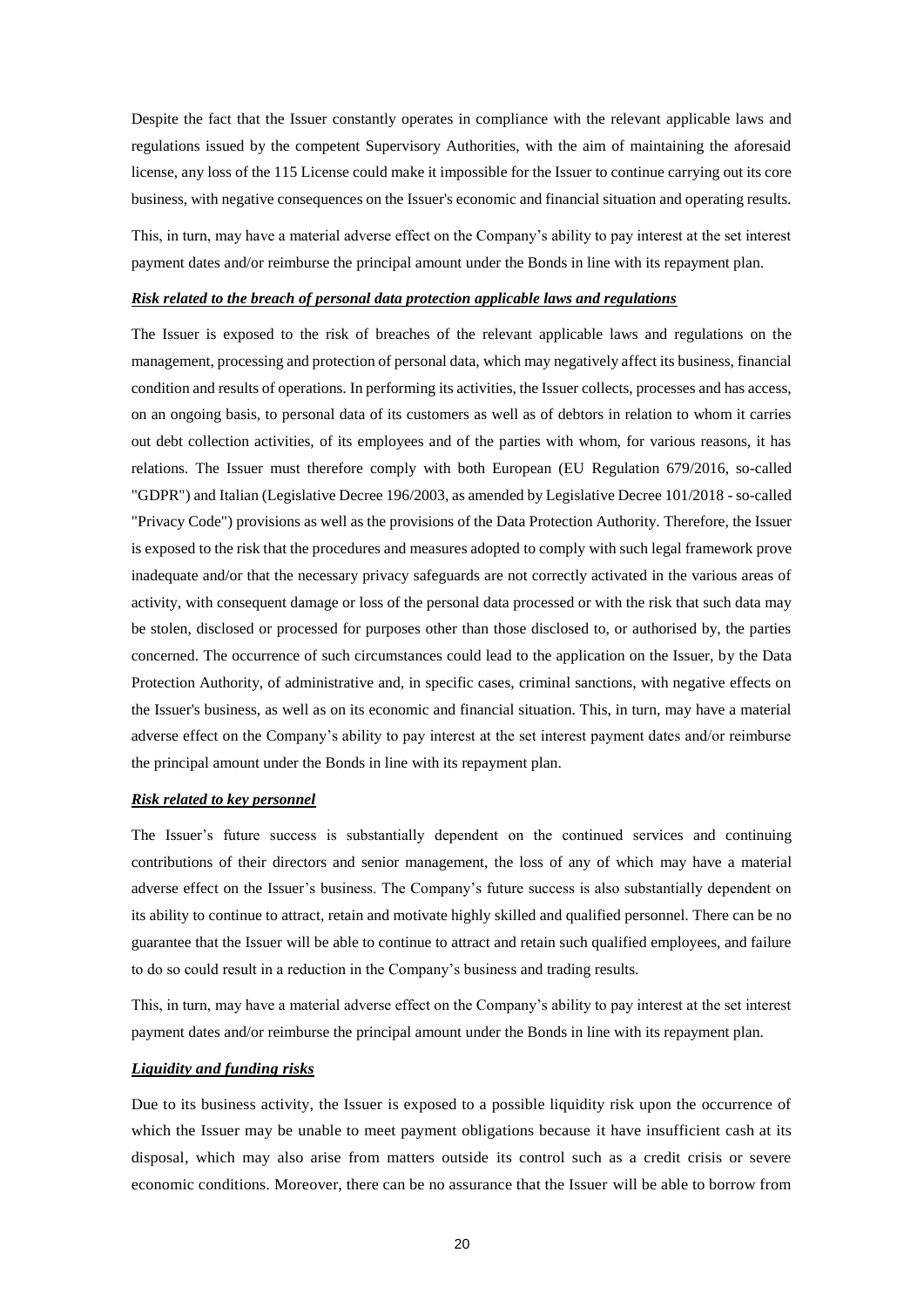banks or in the capital markets to meet its payment obligations and/or to refinance its exposure. The materialisation of any of the above-mentioned events and the consequent inability to ensure sufficient liquidity may have a material adverse effect on the financial condition and results of operations of the Issuer.

This, in turn, may have a material adverse effect on the Company's ability to pay interest at the set interest payment dates and/or reimburse the principal amount under the Bonds in line with its repayment plan.

#### *Operational risks*

The Company is potentially subject to various operational risks – including the risk of fraud by employees or other persons, unauthorized transactions by employees or operational errors, including due to malfunctions in production machines and equipment – which may negatively affect its business, financial condition and results of operations.

This, in turn, may have a material adverse effect on the Company's ability to pay interest at the set interest payment dates and/or reimburse the principal amount under the Bonds in line with its repayment plan.

#### *Risk of change in tax regimes*

The Issuer is subject to risks that countries in which it operates, or will operate in the future, may impose additional withholding taxes, income taxes or other taxes, as well as changing tax levels from those in force at the date of the respective projects or the date hereof. Any future adverse changes in general to tax regimes applicable to the Issuer may have an adverse impact on its business, financial condition and results of operations. This, in turn, may have a material adverse effect on the Company's ability to pay interest at the set interest payment dates and/or reimburse the principal amount under the Bonds in line with its repayment plan.

### *Risk of litigation*

Legal proceedings may arise from time to time in the course of the Company's businesses.

In particular, the Issuer (i) is exposed to possible litigation risks including, but not limited to, regulatory intervention and third party claims; (ii) may be involved in disputes with other parties in the future which may result in litigation; (iii) may be involved in disputes if the Issuer and/or its employees or agents are found not to have met the appropriate standard of care or exercised its discretion or authority in a prudent or appropriate manner in accordance with accepted standards.

The Issuer cannot preclude that litigation may be brought against it and that such litigation may have a material adverse effect on reputation of the Issuer or its business, financial condition and results of operations.

As far as the Issuer is aware, however, there is no current, pending or threatened in which the Issuer is directly or indirectly concerned, which would have a material adverse effect on the Issuer's reputation, business, financial condition and results of operations.

Should any of the events above materialise, they may have, in turn, a material adverse effect on the Company's ability to pay interest at the set interest payment dates and/or reimburse the principal amount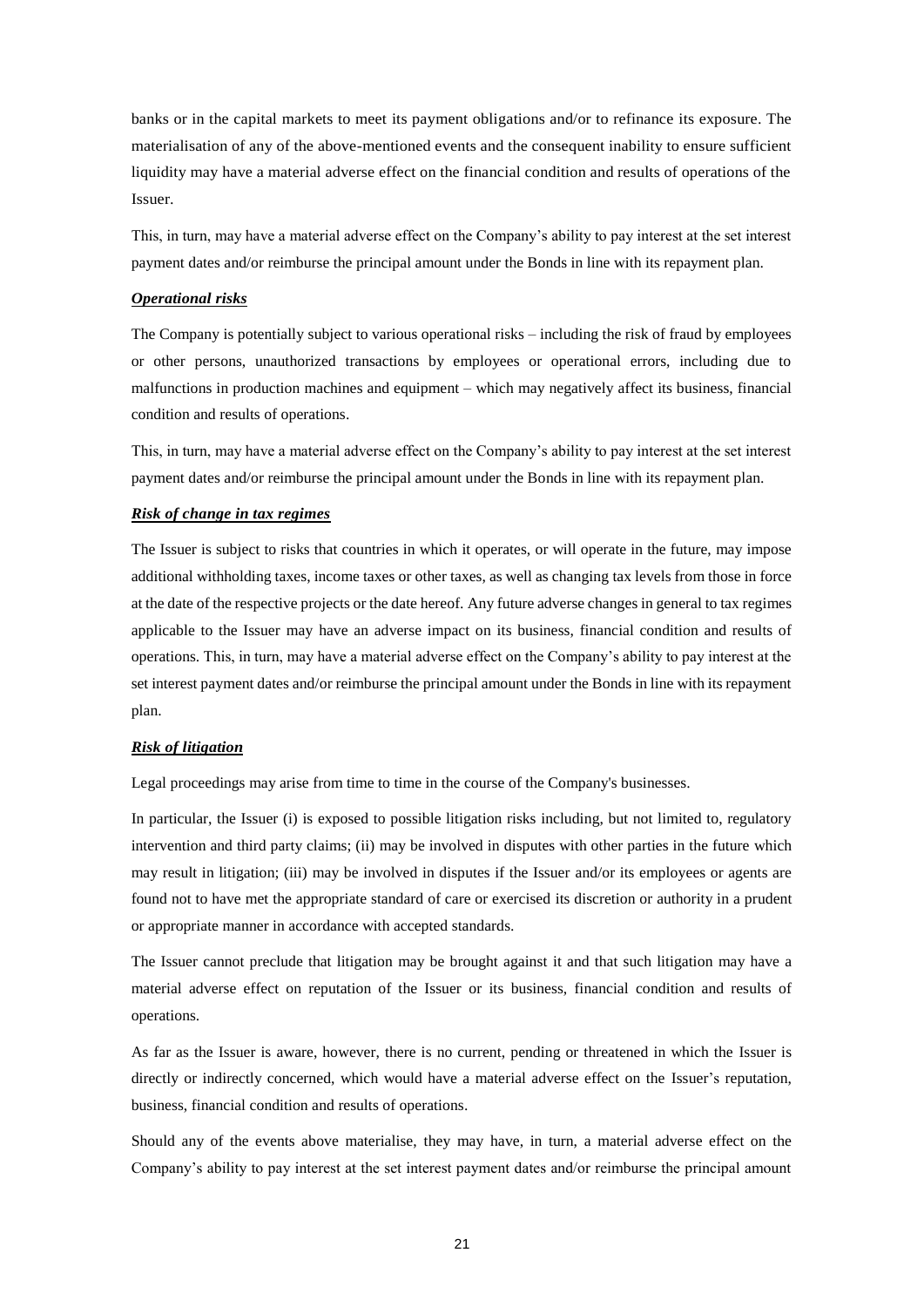under the Bonds in line with its repayment plan.

#### *MARKET-SPECIFIC RISKS*

#### *Risk related to the state of the Italian economy*

The crisis in the banking system and financial markets and the consequent deterioration in macroeconomic conditions, translating into a decline in worldwide consumer spending and industrial output, have resulted in recent years in tighter access to credit, a low level of liquidity in financial markets and extreme volatility in equity and bond markets, although recently the conditions of the international financial markets have improved. The crisis in the banking system and financial markets has led, along with other factors, to economic recession in some EU countries, including Italy. If this economic downturn were to continue over time, this could have adverse effects on the business, assets, liabilities, results of operations and/or financial condition of the Issuer.

This, in turn, may have a material adverse effect on the Company's ability to pay interest at the set interest payment dates and/or reimburse the principal amount under the Bonds in line with its repayment plan.

### *Risks related to NPL market in Italy*

NPL markets has experienced a strong expansion in the last years, thanks to the large stock of NPLs present in the balance sheets of banking institutions, as a result of the continuing economic crisis.

In Italy, the sector is characterised by a fair degree of competitiveness and the presence of operators that differ in terms of business models, in terms of strategic focus (c.d. pure "servicers", pure or mixed investors), specialisation (secured vs. unsecured, consumer vs. corporate, leasing, etc.) and structure (companies supervised or not supervised by the Bank of Italy).

Although the Company believes to have a competitive advantages in terms of know-how, standing, production capacity and availability of resources and consolidated reputation on the market, it cannot be excluded that the consolidation on the market of entities with significantly greater financial resources than the Issuer could have negative consequences on the Issuer's economic and financial situation and operating results.

This, in turn, may have a material adverse effect on the Company's ability to pay interest at the set interest payment dates and/or reimburse the principal amount under the Bonds in line with its repayment plan.

#### *Risks related to the competitiveness of the Issuer*

The Issuer competes in certain segments with other large national and European companies, all of which may have greater operational and financial resources than them.

Should the Issuer being unable to defend its market position by offering competitive services or reducing its cost bases, the price pressure exerted by these competitors could cause the loss of important clients.

In addition, if the Issuer is unable to anticipate and respond as effectively as its competitors to changing business conditions, including new technologies and business models, they could lose market share.

Moreover, some of the Issuer's existing and potential competitors may have (i) longer operating histories, (ii) access to a lower cost of funding, (iii) more efficient and less expensive technology; (iv) more efficient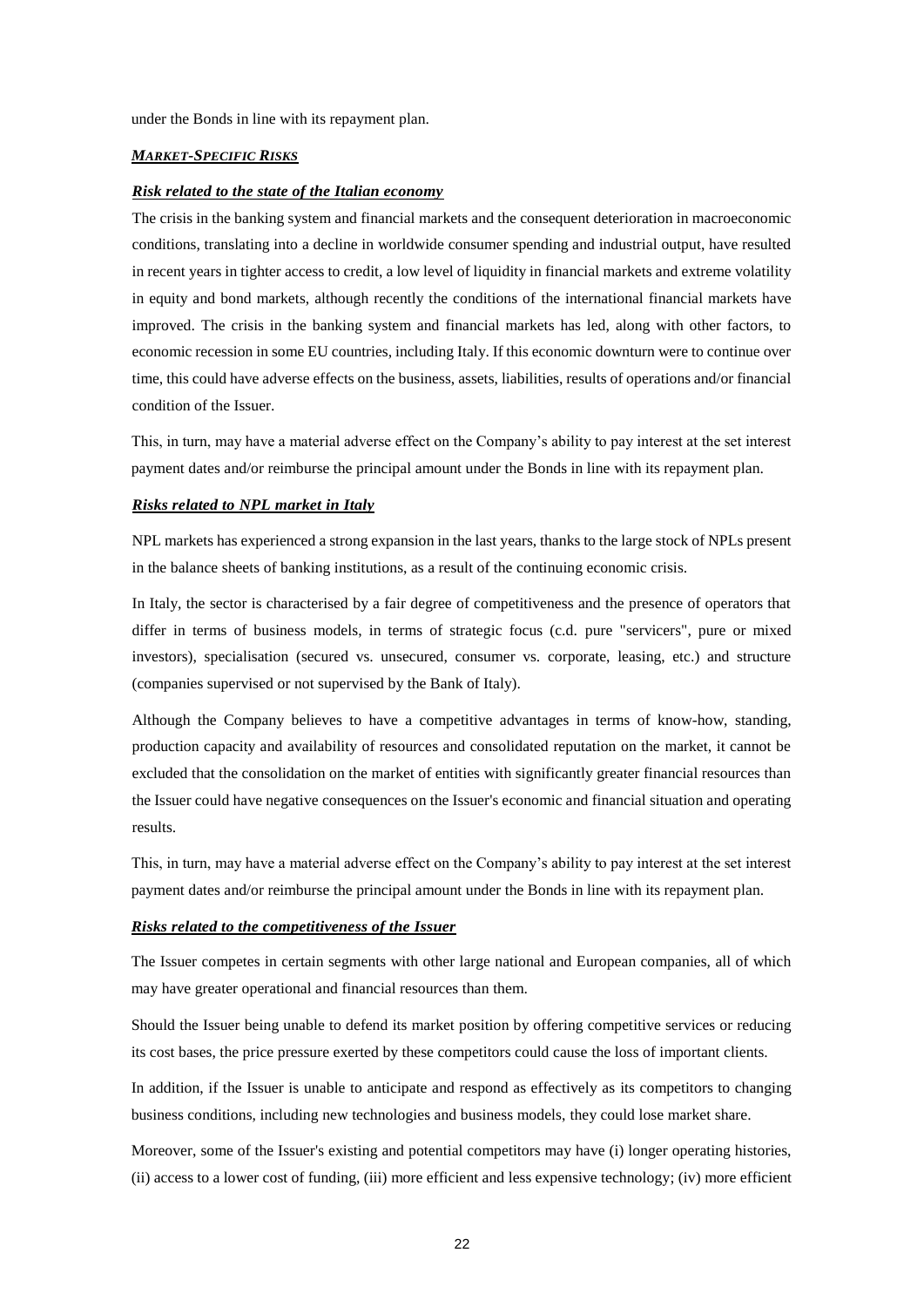cost structures; (v) privileged access to skilled personnel, (vi) preferred access to research and development partners; and (vii) significantly greater technical resources.

As a result, the Issuer could face some difficulties in successfully compete against its competitors. The failure to successfully compete against other market players may have a material adverse effect on (i) the Company's business, financial position and results of operations and (ii) the Company's ability to pay interest at the set interest payment dates and/or reimburse the principal amount under the Bonds in line with its repayment plan.

#### *Risks arising from uncertainty in worldwide and regional economic, political and market conditions*

The Issuer's future prospects are in part linked to the global economy and volatility in the stock market. Macroeconomic factors outside of its control can greatly affect its clients and hence the Issuer's performance and financial position. Reductions in the number and size of public offerings and mergers and acquisitions and reduced securities trading activities, due to changes in economic, political or market conditions could cause the value of the Issuer's investments to decline materially.

These events may have a material adverse effect on the Company's ability to pay interest at the set interest payment dates and/or reimburse the principal amount under the Bonds in line with its repayment plan.

### *European monetary union breakup risks relating to the industries where the Issuer operates*

The possibility that one or more countries that adopted the Euro as its national currency might decide, in the long term, to adopt an alternative currency or prolonged periods of uncertainty connected to these eventualities could have significant negative impacts on international markets.

At the date of this Information Memorandum there is no legal procedure or practice aimed at facilitating the exit of a Member State from the Euro, the consequences of these decisions are exacerbated by the uncertainty regarding the methods through which a Member State could manage its current assets and liabilities denominated in Euros and the exchange rate between the newly adopted currency and the Euro.

In addition, a collapse of the Eurozone could be accompanied by the deterioration of the economic and financial situation of the European Union and could have a significant negative effect on the entire financial sector, creating new difficulties in the granting of sovereign loans and loans to businesses and involving considerable changes to financial activities both at market and retail level.

These events may have a material adverse effect on (i) the Company's business, financial position and results of operations and (ii) the Company's ability to pay interest at the set interest payment dates and/or reimburse the principal amount under the Bonds in line with its repayment plan.

#### *European monetary union breakup risks for markets of securities and assets denominated in Euro*

The possibility that one or more countries that adopted the Euro as its national currency might decide, in the long term, to adopt an alternative currency or prolonged periods of uncertainty connected to these eventualities could have significant negative impacts on international markets.

At the date of this Information Memorandum there is no legal procedure or practice aimed at facilitating the exit of a Member State from the Euro; the consequences of these decisions are exacerbated by the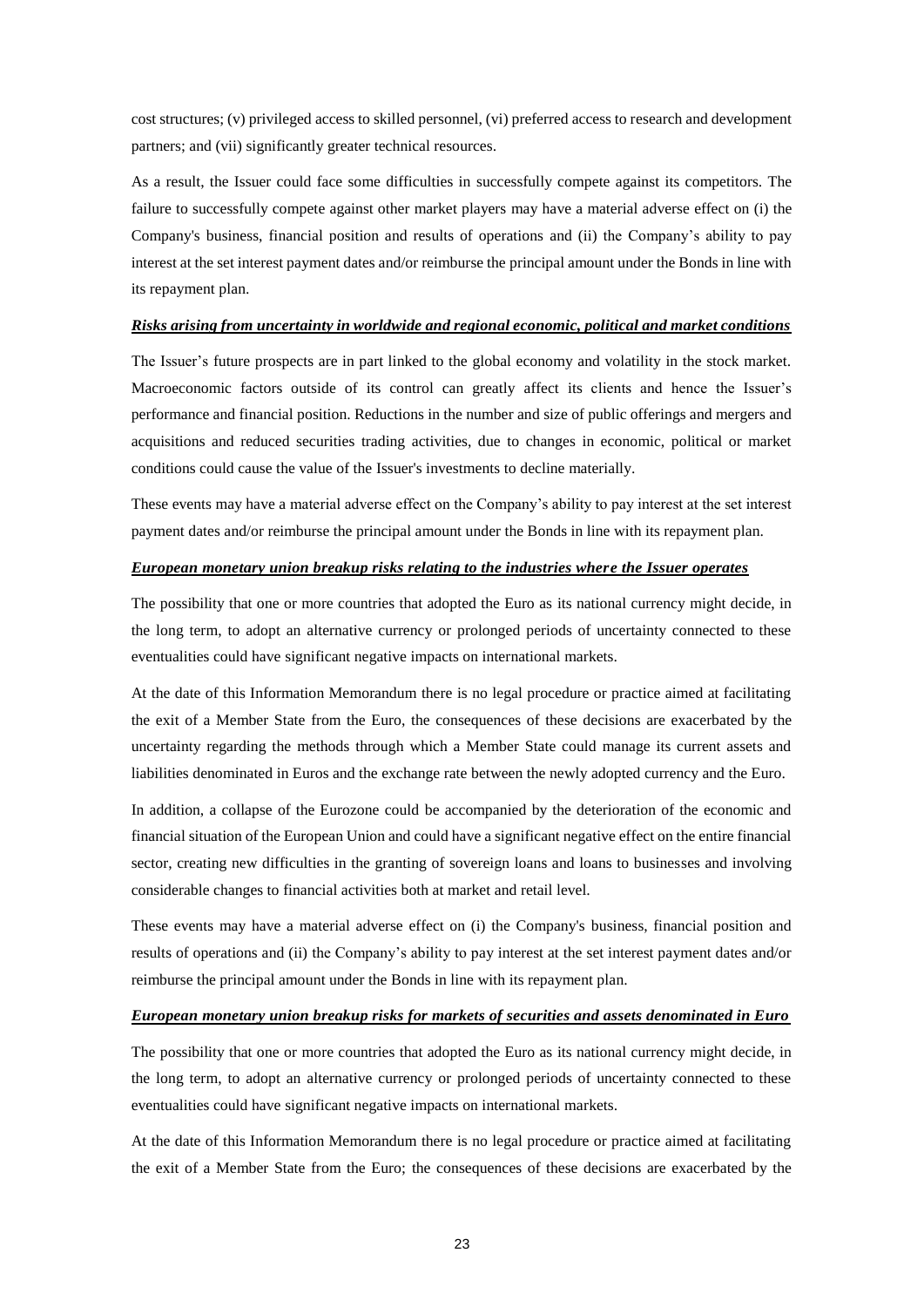uncertainty regarding the methods through which a Member State could manage its current assets and liabilities denominated in Euros and the exchange rate between the newly adopted currency and the Euro. These circumstances could affect all assets denominated in Euro.

This, in turn, may have a material adverse effect on the Company's ability to pay interest at the set interest payment dates and/or reimburse the principal amount under the Bonds in line with its repayment plan.

#### *Risks relating to COVID-19*

China, Southern Asia, Europe and the United States of America have all been affected by the COVID-19 pandemic. As at the date of this Information Memorandum, no vaccine is existing against this disease. The effects and impacts that such disease may have on the global economy are still uncertain even if financial and economic experts predict that the virus may result in a worldwide economic and financial crisis and recession. The outbreak of the sanitary emergency has forced the Issuer to adopt a smart-working procedure for its workforce. In general, no significant change in the Issuer's personnel is expected in the coming months. The current situation does not allow making forecasts, but it is reasonable to say that once the emergency is over, activities can quickly return to its planned levels. That said, should the COVID-19 emergency continue and the Issuer fails to tackle it efficiently, this may have a material adverse effect on (i) the Company's business, financial position and results of operations and (ii) the Company's ability to pay interest at the set interest payment dates and/or reimburse the principal amount under the Bonds in line with its repayment plan.

#### *RISKS RELATING TO THE BONDS*

#### *Risk related to the Bonds sale before their maturity*

Even a professional investor wishing to divest themselves of the Bonds before their maturity may encounter significant difficulties in finding a purchaser and runs the risk of obtaining a lower price than the subscription price of the Bonds. After subscription, the sale price of the Bonds may also be affected by different elements such as:

- interest and market rate variations;
- the characteristics of the market on which the Bonds will be listed;
- any variation in the Issuer's creditworthiness;
- commissions and other dues.

Investors must therefore take into account that the term of their investment in the Bonds may be equal to the term of the Bonds: *i.e.* that the Bonds may have to be held until their maturity. However, this does not influence the redemption price of the Bonds, which remains equal to 100% of the nominal value.

### *Risk related to the market rate*

The market value of the Bonds could change due to the market rate's trend.

With respect to the Bonds, which have a fixed interest rate, fluctuations in the interest rates on financial markets may have an adverse effect on the price and therefore on the return of the Bonds. Therefore, in the event of a sale of the Bonds before their maturity, their market value may be significantly lower than their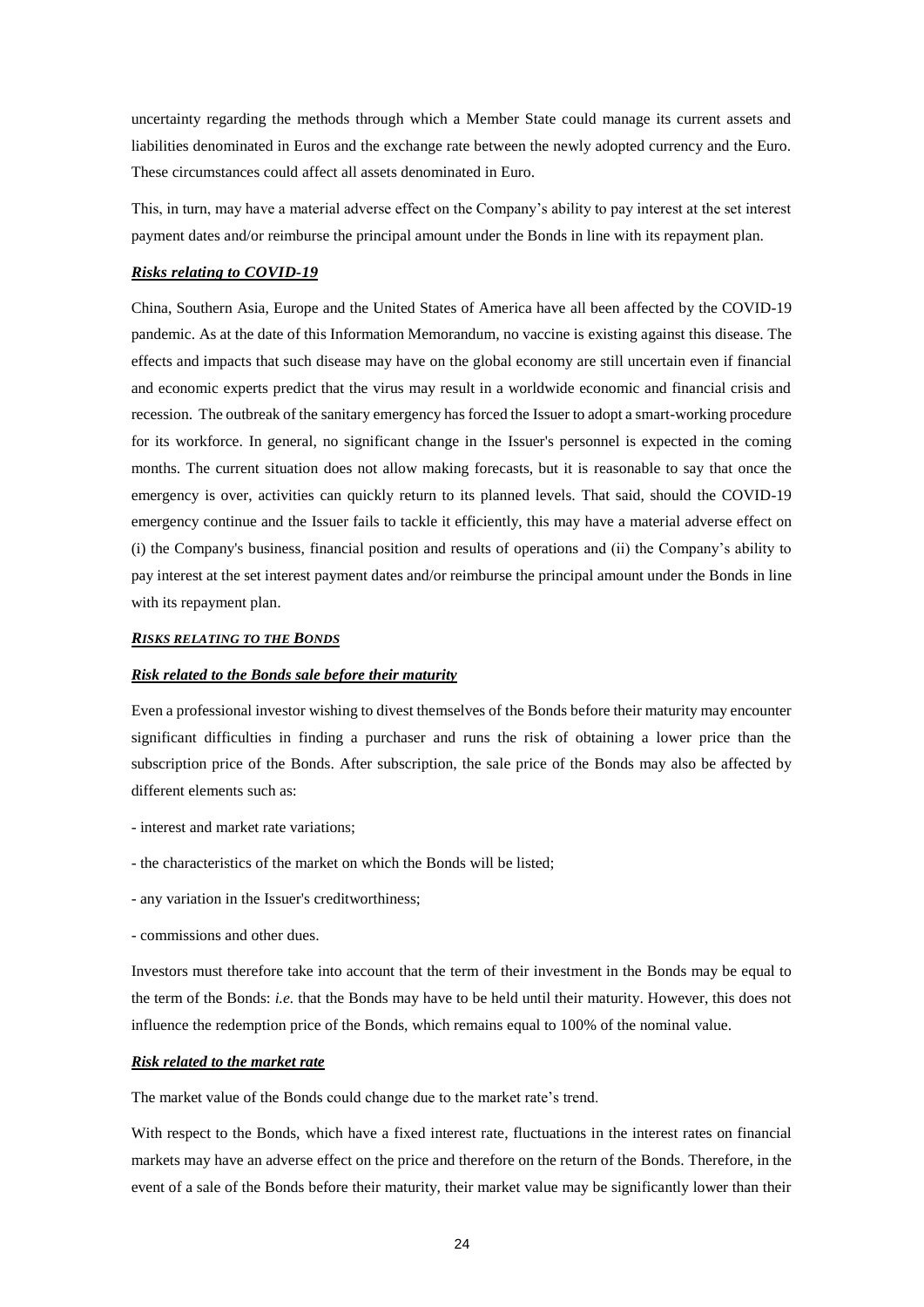subscription price.

### *Risk related to the fact that the Bonds are not rated and credit ratings may not reflect all risks*

Neither the Bonds nor the long-term debt of the Issuer is rated. To the extent that any credit rating agencies assign credit ratings to the Bonds or any other senior unsecured indebtedness of the Issuer, such ratings may not reflect the potential impact of all risks related to structure, market, additional factors discussed above, and other factors that may affect the value of the Bonds. A credit rating or the absence of a rating is not a recommendation to buy, sell or hold the Bonds and may be revised or withdrawn by the rating agency at any time.

#### *Exchange rate risks and exchange controls*

The Issuer will pay principal and interest on the Bonds in Euro. This presents certain risks relating to currency conversions if an investor's financial activities are denominated principally in a currency or currency unit ("**Investor's Currency**") other than Euro. These include the risk that exchange rates may change significantly (including changes due to devaluation of the Euro or revaluation of the Investor's Currency) and the risk that authorities with jurisdiction over the Investor's Currency may impose or modify exchange controls. The Issuer has no control over the factors that generally affect these risks, such as economic, financial and political events and the supply and demand for the applicable currencies. In recent years, exchange rates between certain currencies have been volatile and volatility between such currencies or with other currencies may be expected in the future. An appreciation in the value of the Investor's Currency relative to the Euro would decrease (i) the Investor's Currency-equivalent yield on the Bonds, (ii) the Investor's Currency-equivalent value of the principal payable on the Bonds and (iii) the Investor's Currency-equivalent market value of the Bonds.

In addition, government and monetary authorities may impose (as some have done in the past) exchange controls that could adversely affect an applicable exchange rate. As a result, investors may receive less interest or principal than expected, or no interest or principal.

### *Liquidity risk*

The Bonds are new securities which may not be widely distributed and for which there is currently no active trading market. There can be no assurance as to the liquidity of any market that may develop for the Bonds, the ability of the Bondholders to sell their Bonds or the price at which the Bonds may be sold. The liquidity of any market for the Bonds will depend on the number of Bondholders, prevailing interest rates, the market for similar securities and other factors, including general economic conditions, and the Issuer's financial condition, performance and prospects. Although application has been made for the Bonds to be admitted to trading on the Vienna MTF of the Vienna Stock Exchange, there is no assurance that an active trading market will develop. Accordingly, there is no assurance as to the development or liquidity of any trading market for the Bonds In an illiquid market, the Bondholders might not be able to sell their Bonds at any time at fair market prices.

# *Transfers of the Bonds may be restricted, which may adversely affect the secondary market liquidity and/or trading prices of the Bonds*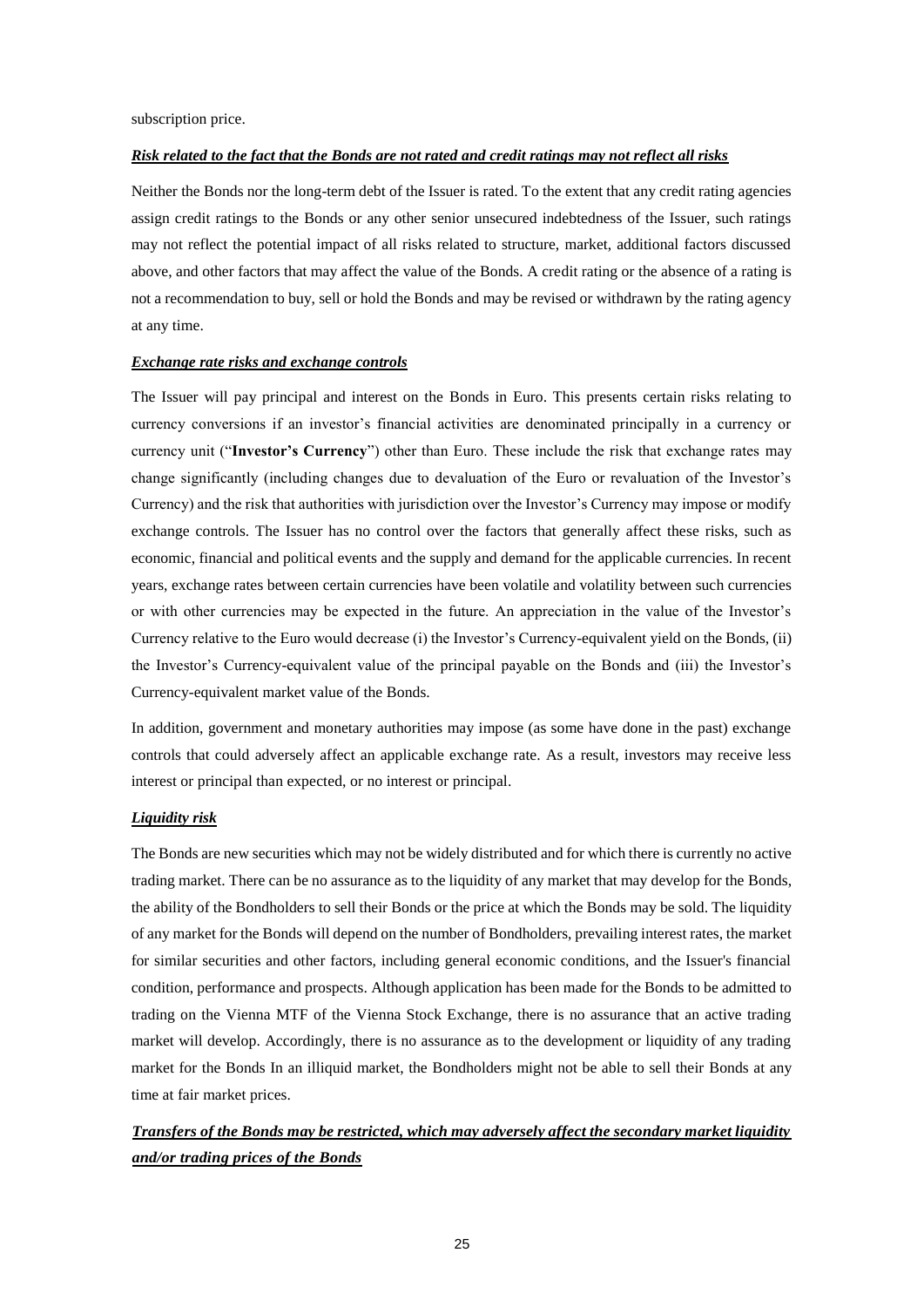The ability to transfer the Bonds may also be restricted by securities laws or regulations of certain countries or regulatory bodies. The Bonds have not been, and will not be, registered under the U.S. Securities Act, or any state securities laws or the securities laws of any other jurisdiction. of Bondholders may not offer the Bonds in the United States or for the account or benefit of a U.S. person, except pursuant to an exemption from, or in a transaction not subject to, the registration requirements of the Securities Act and applicable state securities laws. It is the obligation of each holder of Bonds to ensure that offers and sales of the Bonds comply with all applicable securities laws. In addition, transfers to certain persons in certain other jurisdictions may be limited by law, or may result in the imposition of penalties or liability.

It is the obligation of each Bondholder to ensure that offers and sales of Bonds comply with applicable securities laws.

### *Vienna MTF*

The Company's Bonds will be listed on Vienna MTF of the Vienna Stock Exchange. Vienna MTF is an MTF (multilateral trading facility), *i.e*. not a regulated marketplace. Companies with securities listed on Vienna MTF are not obliged or forced to comply with the same rules as companies with shares traded on a regulated marketplace, but to less extensive rules and regulations. Such rules and regulations are preferably adapted for smaller and growth companies, why an investment in a company listed on Vienna MTF may imply more risk than an investment in a company with securities traded on a regulated marketplace.

### *Risks connected to a deterioration of the Issuer's creditworthiness*

After subscription, the price of the Bonds may be subject to negative variations in cases of deterioration of the Issuer's financial situation or of its creditworthiness. This may have an impact on the price of the Bonds on the secondary market.

### *Risk of change in tax regimes*

Any future adverse changes in general to tax regimes applicable to the Issuer would have an adverse impact on its future results of operations and cash flows.

This, as well as any other changes to the tax regime generally applicable to the Issuer, may have an adverse effect on the Issuer's ability to pay interest on the Bonds and to repay the Bonds in full at their maturity.

#### *Changes in law may adversely affect returns to holders of the Bonds*

The Bonds will be governed by Italian law. No assurance can be given as to the impact of any possible change to Italian law. Any change in the Issuer's tax status or taxation legislation or practice could affect the Issuer's ability to provide returns to the Bondholders or alter post tax returns to the Bondholders.

### *Amendments to the terms and conditions of the Bonds without Bondholders' consent*

The terms and conditions of the Bonds contain provisions and regulate Bondholders' meetings. Should these meetings validly adopt a resolution amending certain regulations of the Bonds, such amendments